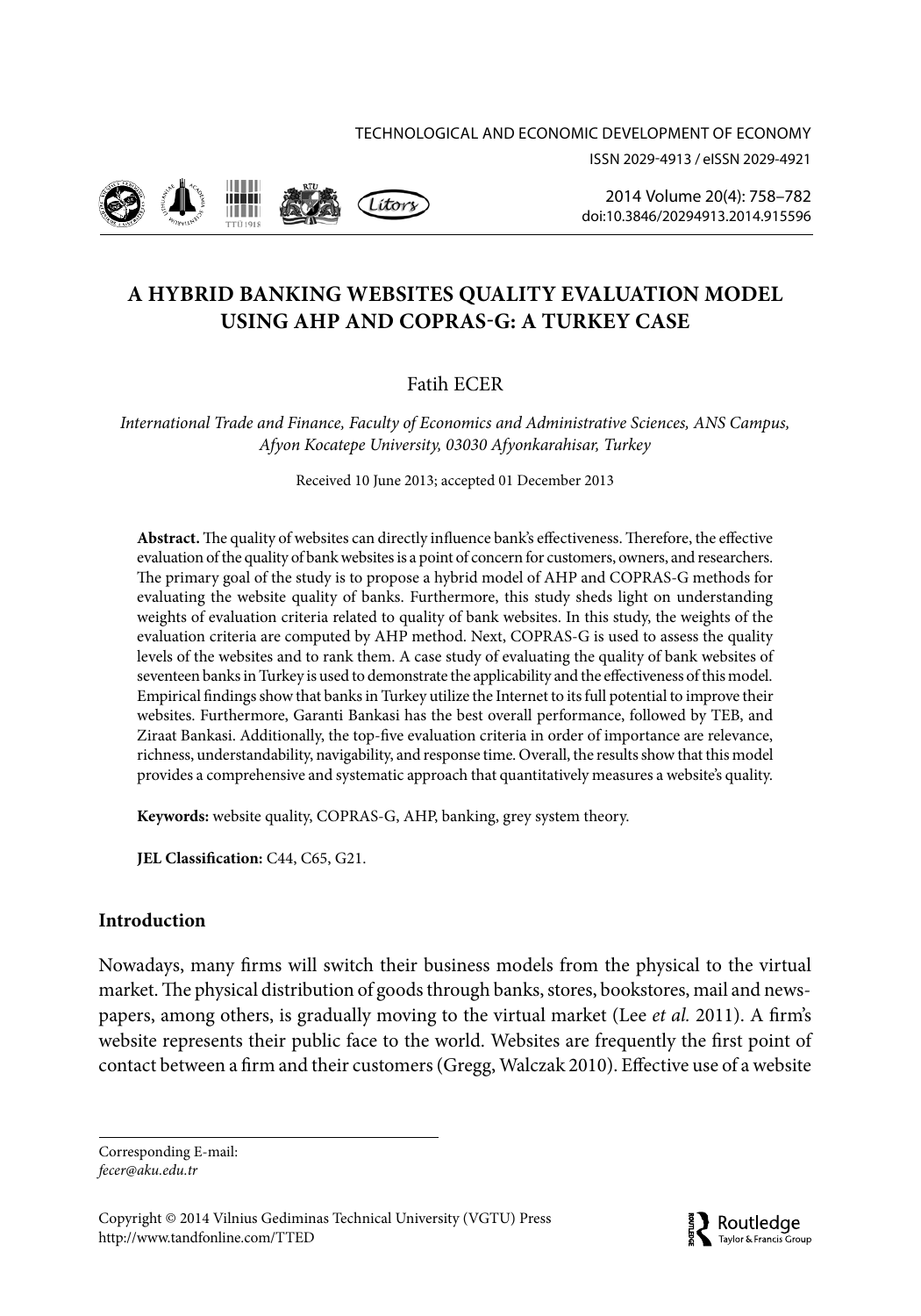can enhance public recognition, build brand image, improve service to existing customers, supply information to potential employees, and reduce the time and effort required to acquire profitable new customers (Chou, Cheng 2012).

Huge advancements in information technology have extremely affected the financial services industry, as is evident in the development of online banking in recent years (Lee *et al.* 2011). Online banking can be defined as the services which allow customers to conduct financial transactions on a secure website operated by a retail or virtual bank, credit union or building society. However, online banking mostly depends on the quality of service delivered by the website. As building long term customer relationships generate positive customer value on the Internet, effective evaluation and monitoring of website quality have become prerequisites for profitable online banking (Bauer *et al.* 2005; Jayawardhena 2004; Jun, Cai 2001; Lee, Chung 2009; Kaya, Kahraman 2011). In other words, the higher the bank website's quality, the higher the bank's effectiveness is (DeLone, McLean 2003).

In line with the many potential criteria must be considered in the evaluation procedure of website quality, the problem is a kind of multi-criteria decision making (MCDM) problems. MCDM is capable of dealing with the multiple dimensions of evaluation problems and is a rapidly developing area in operational research and management science (Turskis *et al.* 2009; Shee, Wang 2008). The complete MCDM process involves the following basic elements: criteria, preference structure, alternatives, and performance values. While the final decision will be made based on the performance of alternatives, evaluation criteria and preference structure are key influential factors and should be prepared in advance. In order to obtain the evaluation criteria and preference structure, a hierarchical analysis must be carried out (Shee, Wang 2008). Over the past decades there had been a large number of refined MCDM methods developed and they differ from each other in the required quality and quantity of additional information, the methodology used, the user-friendliness, the sensitivity tools used, and the mathematical properties they verify (Zavadskas, Turskis 2011). Despite the fact that many attempts have been made to address website evaluation for different website categories, there is no universally accepted method or technique for website evaluation. Previous studies of website evaluation have provided a comprehensive and systematic approach. Different techniques have been employed to evaluate websites using subjective approaches based on individual preferences, such as the Analytic Hierarchy Process (AHP) (e.g. Lee, Kozar 2006; Shee, Wang 2008), Fuzzy AHP (FAHP) (e.g. Büyüközkan, Ruan 2007), Fuzzy Analytic Network Process (FANP) (e.g. Chou, Cheng 2012), Fuzzy TOPSIS (e.g. Büyüközkan, Ruan 2007; Law 2007), PROMETHEE (e.g. Bilsel *et al.* 2006), ELECTRE (e.g. Kaya, Kahraman 2011), Decision-Making Trial and Evaluation Laboratory (DEMATEL) (e.g. Tsai *et al.* 2010), Fuzzy VIKOR (e.g. Büyüközkan *et al.* 2007), and content analysis (e.g. Wan 2002; Cai *et al.* 2004; Baloglu, Pekcan 2006; Kasli, Avcikurt 2008). For example, Chou and Cheng (2012) aimed to build a hybrid approach that combines the FANP and fuzzy VIKOR for evaluating website quality of the top-four certified public accountant firms in Taiwan. They found that the top-five criteria to evaluate website quality are richness, understandability, assurance, relevance, and reliability. Tsai *et al.* (2010) proposed a hybrid model for evaluating national park websites in Taiwan. The authors first applied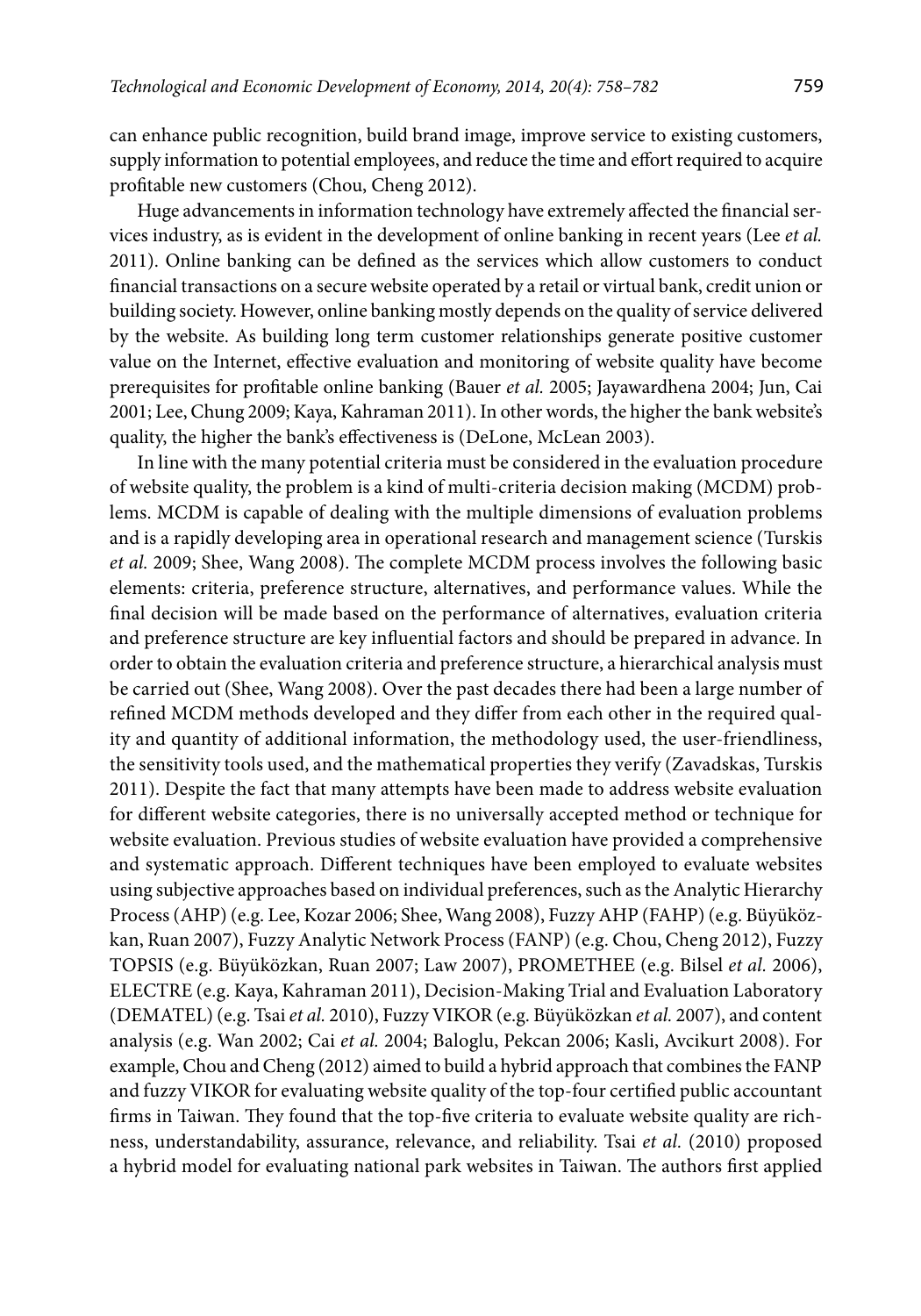the DEMATEL to cope with the interdependencies between evaluation criteria. Next, they used the ANP to compute weights for each criterion. Finally, they used the VIKOR to rank websites. Büyüközkan *et al.* (2007) aimed to measure the e-learning websites' performance. They investigated 10 worldwide and 11 locally successful websites according to seven criteria with the Fuzzy VIKOR method. Lee and Kozar (2006) applied AHP to evaluate electronics and travel websites. The authors identified the different weight of each website quality factor and priority of alternative websites across e-business domains and between stakeholders. Büyüközkan and Ruan (2007) used Fuzzy AHP and Fuzzy TOPSIS to rank 13 Turkish government websites with respect to six criteria. Kaya and Kahraman (2011) used an integrated FAHP-ELECTRE approach for developing e-banking website quality assessment. In the proposed approach, the weights of the evaluation criteria are generated by a FAHP method. Next, fuzzy ELECTRE is used to assess the quality levels of the websites. In the last step, a fuzzy dominance relation approach is used to rank the alternatives. Cai *et al.* (2004), Baloglu and Pekcan (2006) and Kasli and Avcikurt (2008) utilized content analysis to analyze the websites of tour operators, hotels, and tourism departments at universities, respectively, using a measurement variable of yes/no.

The AHP method was developed by Saaty (1980) to provide an overarching view of the complex relationships inherent in the problem and helps the decision makers assess whether evaluation criteria are of the same order of magnitude (Lee, Kozar 2006). Recently, a compromise ranking method, namely the COmplex PRoportional ASsessment of alternatives with Grey relations (COPRAS-G) has been presented as an applicable method for implementation within MCDM (e.g. Datta *et al.* 2009; Chatterjee, Chakraborty 2012; Bitarafan *et al.* 2012; Aghdaie *et al.* 2013).

In this vein, the paper aims to propose a hybrid model that combines AHP and COPRAS-G for evaluating and ranking the quality of bank websites. Till date, COPRAS-G method has very limited applications in the economic field. Using the information systems (IS) success model (DeLone, McLean 2003), this paper explores information quality, service quality, and system quality as main evaluation criteria. For the determination of the weights of main criteria and sub-criteria, AHP method is used since it is based on pairwise comparisons. Then, the weights obtained through AHP method are combined with COPRAS-G to assess and rank the quality of bank websites. Furthermore, in order to verify the usefulness of this hybrid model, a case study of the top seventeen public and private bank websites in Turkey is offered. The findings of this paper can help banks for a clear picture of their websites' quality level and then prioritize the strategies for improvement. Additionally, this paper will be a valuable contribution to achieving desired quality levels. Hence, this hybrid model represents an effective tool for evaluating bank websites.

The rest of this paper is organized as follows. First, website quality is reviewed, AHP and COPRAS-G methods are explained in detail in Section 2. An illustrating example is given and the empirical results are examined in Section 3. Finally, the conclusion is drawn out in the last section.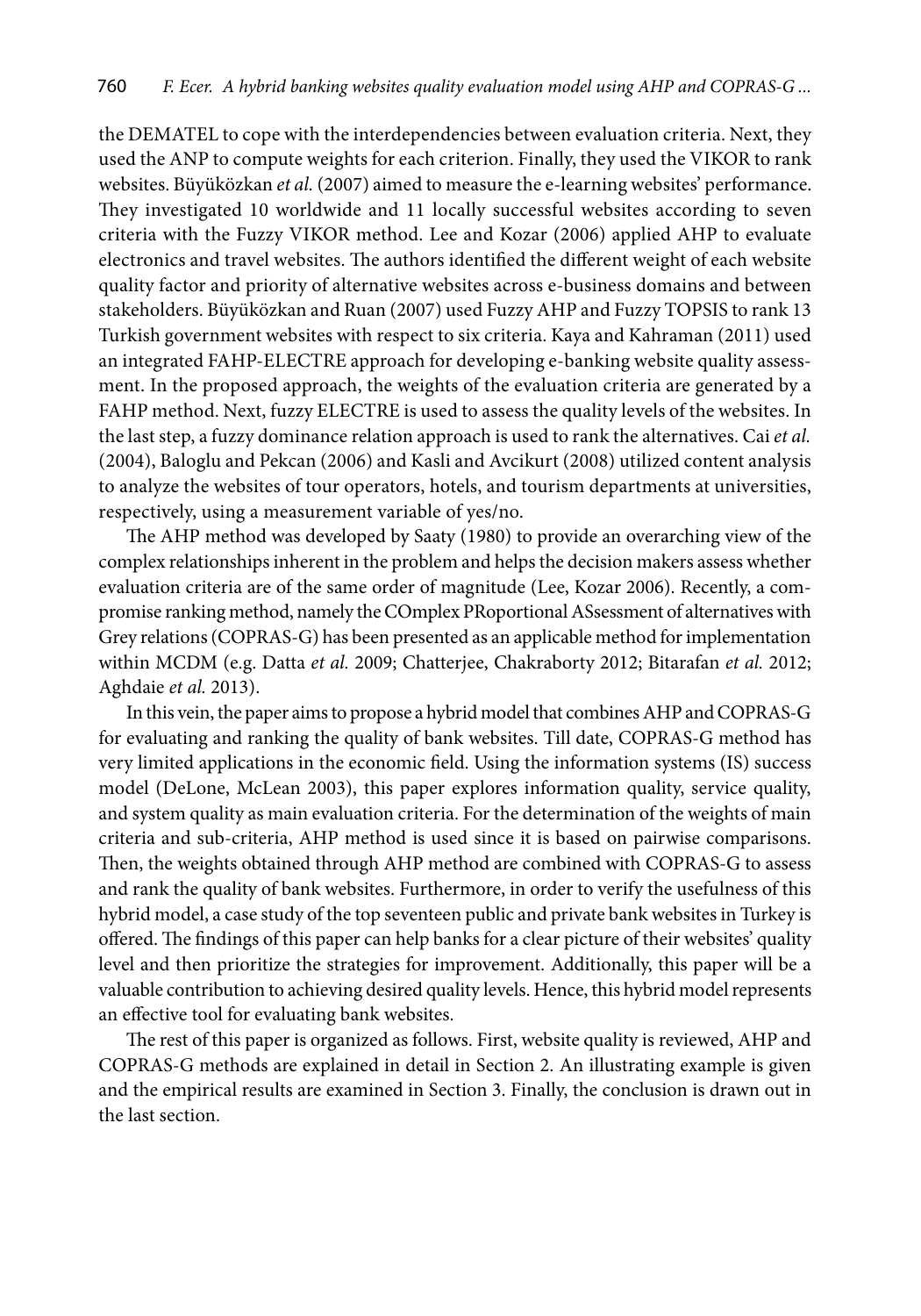## **1. Website quality**

Awareness of quality issues has affected every sector in recent years. Quality is a characteristic of a product or service that reflects how well it meets the needs of its consumers. On the other hand, dimensions of web quality may be different from the traditional practice of quality in that web quality to be a complex thing and multi-dimensional measurement in nature (Chou, Cheng 2012; Aladwani, Palvia 2002). Website quality refers to the attributes of a website that contribute to its usefulness to consumers (Gregg, Walczak 2010). Prior website quality researches have identified numerous website quality dimensions. Table 1 gives a summary of the dimensions used in website quality evaluation models in prior studies.

| Year | Authors                      | No.<br>citiation | Dimensions                                                                                                                                                                                                                  |
|------|------------------------------|------------------|-----------------------------------------------------------------------------------------------------------------------------------------------------------------------------------------------------------------------------|
|      | 2000 Liu and Arnett          | 1001             | Design quality, system use, playfulness, information, service                                                                                                                                                               |
|      | Smith                        | 118              | Information (content, services, privacy, orientation to website,<br>currency, metadata, accuracy, external recognition), ease of use<br>(accessibility, design, links, feedback mechanisms, navigability)                   |
| 2001 | Jun and Cai                  | 328              | Customer service, product, online systems                                                                                                                                                                                   |
|      | <b>Barnes</b><br>and Vidgen  | 282              | Information, usability, service interaction                                                                                                                                                                                 |
|      | Agarwal<br>and Venkatesh     | 551              | Promotion, emotion, ease of use, content, made for the<br>medium                                                                                                                                                            |
|      | Koufaris                     | 1339             | Perceived ease of use, perceived usefulness, perceived control,<br>shopping enjoyment, concentration                                                                                                                        |
|      | Loiacono et al.              | 42               | Entertainment, ease of use, complementary relationship,<br>usefulness                                                                                                                                                       |
| 2002 | Ranganathan<br>and Ganapathy | 656              | Security, privacy, information, design.                                                                                                                                                                                     |
|      | Palmer                       | 1036             | Interactivity, information and content, download speed,<br>navigation and organization, responsiveness                                                                                                                      |
|      | Torkzadeh<br>and Dhillon     | 411              | Online payment, trust, product choice, shipping errors,<br>shopping travel                                                                                                                                                  |
|      | Delone and<br>McLean         | 3472             | System, information, service                                                                                                                                                                                                |
|      | 2003 Wu et al.               | 261              | Privacy, impartiality, enjoyment, user empowerment, visual<br>appearance, information, technical support, navigation,<br>cognitive outcomes, organization of information, credibility                                       |
|      | Delone<br>and McLean         | 470              | System, information, satisfaction, individual impact,<br>organizational impact, use                                                                                                                                         |
|      | Jayawardhena                 | 108              | Trust, website interface, attention, access, credibility                                                                                                                                                                    |
| 2004 | Kim and Stoel                | 148              | Ease of understanding, relative advantage, trust, tailored<br>communication, online completeness, visual appeal,<br>innovativeness, emotional appeal, consistent image, intuitive<br>operations, information, response time |
|      | Iwaarden et al.              | 137              | Assurance, reliability, responsiveness, tangibles, empathy                                                                                                                                                                  |

Table 1. Website evaluation studies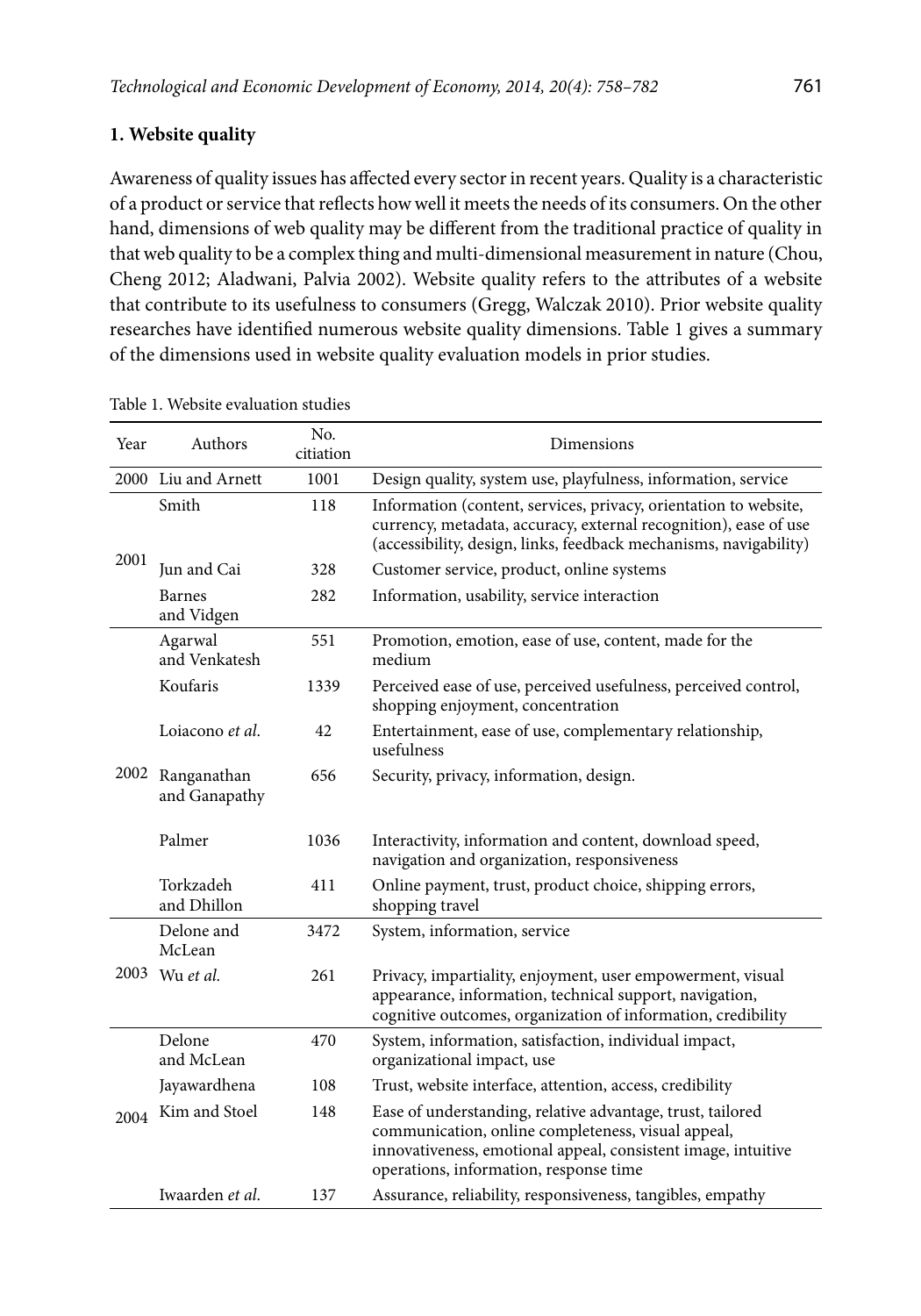| Continued Table 1 |  |  |
|-------------------|--|--|
|-------------------|--|--|

| Year | Authors                     | No.<br>citiation | Dimensions                                                                                                                                                                                     |  |
|------|-----------------------------|------------------|------------------------------------------------------------------------------------------------------------------------------------------------------------------------------------------------|--|
| 2005 | Yang et al.                 | 352              | Privacy/security, usefulness of content, accessibility,<br>information, usability, interaction                                                                                                 |  |
|      | Bauer et al.                | 131              | Transaction support, basic services, cross-buying service,<br>added values, responsiveness, security and trust,                                                                                |  |
|      | <b>Barnes</b><br>and Vidgen | 87               | Trust, information, usability, empathy, design                                                                                                                                                 |  |
| 2006 | Lee and Kozar               | 153              | Reputation, security, understandability, price savings, empathy,<br>reliability, responsiveness, navigability, response time,<br>relevance, telepresence, awareness, personalization, currency |  |
|      | Moustakis et al.            | 14               | Design and structure, navigation, appearance and multimedia,<br>uniqueness, content                                                                                                            |  |
| 2007 | Ahn et al.                  | 237              | Perceived ease of use, service, playfulness, perceived usefulness,<br>information, attitude toward use, behavioral intention to use,<br>system                                                 |  |
|      | Loiacono et al.             | 209              | Usefulness, ease of use, entertainment, trust, and response time                                                                                                                               |  |
| 2008 | Bai et al.                  | 125              | Usability, customer satisfaction, functionality                                                                                                                                                |  |
|      | Sun and Lin                 | 44               | Familiarity, ease of use, trust, use of time, communication,<br>confidence, security, proficiency, past experience, practicality,<br>information                                               |  |
| 2009 | Swaid<br>and Wigand         | 35               | Information quality, website usability, reliability,<br>responsiveness, assurance, personalization                                                                                             |  |
|      | Liang and Chen              | 23               | Information, system and service                                                                                                                                                                |  |
| 2010 | Rolland<br>and Freeman      | 11               | Ease of use, information content, fulfillment reliability,<br>security/privacy, customer service                                                                                               |  |
|      | Kaya<br>and Kahraman        | 17               | Costumer service, information, product                                                                                                                                                         |  |
| 2011 | Hur et al.                  | 2                | Information, interaction, design                                                                                                                                                               |  |
|      | Islam and Tsuji             | 4                | Accessibility, Information, design,                                                                                                                                                            |  |
|      | Lee et al.                  | 14               | Perceived usefulness, perceived ease of use, offline trust                                                                                                                                     |  |
|      | Chou<br>and Cheng           | $\overline{4}$   | Richness, understandability, assurance, relevance, reliability                                                                                                                                 |  |
| 2012 | Mittal et al.               |                  | Load time, response time, mark-up validation, broken link,<br>accessibility error, size, page rank, frequency of update, traffic<br>and design                                                 |  |
| 2013 | Zech et al.                 |                  | Clarity, ease of navigation, interactivity, usefulness, currency,<br>accuracy, attractiveness                                                                                                  |  |

# **1.1. Dimensions of web quality**

DeLone and McLean's IS success model consists of the following quality factors: information quality, service quality, and system quality. The three quality factors of a website will play an important role in affecting the users' perceptions (Cao *et al.* 2005). The details of each quality factor are described below.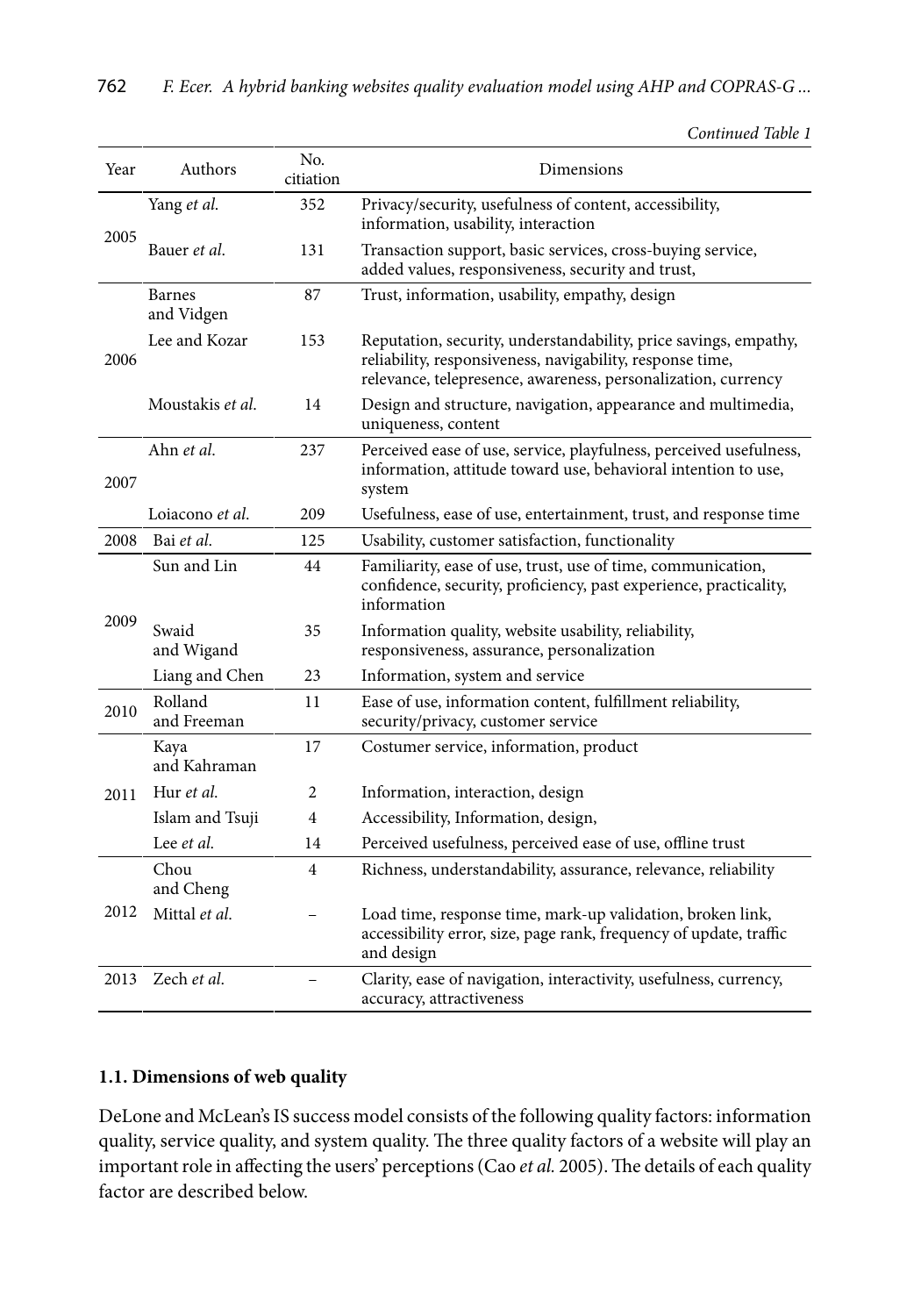# **1.2. Information quality**

According to Chiou *et al.* (2010), information quality is the second most used factor in IS studies (82%). Information quality means the quality of the information produced and delivered by a system and is considered to be a key factor affecting IS success. If the system does not provide the needed information, users will be dissatisfied and then leave it. Having useful and updated information, however, keeps a client visiting the website. To entice users to revisit, the website needs to provide with appropriate, complete, and clear information. Typical characteristics of information quality include relevance, understandability, richness, and currency (Lee, Kozar 2006; Bai *et al.* 2008; Roxas *et al.* 2000; DeLone, McLean 2003; Chou, Cheng 2012).

# **1.2.1. Relevance**

Relevance includes relevant depth and scope and completeness of information. Different parts of the website should be designed to meet the needs of different groups of visitors, such as accountants, researchers, students, and local citizens (Lee, Kozar 2006; Cao *et al.* 2005; Tsai *et al.* 2010).

# **1.2.2. Understandability**

Understandability includes easing of understanding and clearness of the information, such as documents written in plain language (Lee, Kozar 2006; Chou, Cheng 2012).

# **1.2.3. Currency**

Currency involves updating of the information. Last update/review date is a critical way of notifying users of the currency of content (Smith 2001; Lee, Kozar 2006).

# **1.2.4. Richness**

Richness refers to detailed level and scope of information content. In other words, information contained on the website is rich in content (Bilsel *et al.* 2006).

# **1.3. Service quality**

Service quality refers to the overall support delivered by the website. That is, how well a delivered service level matches customer expectations. Service quality can be measured using reliability, assurance, and empathy (Ahn *et al.* 2007; Chou, Cheng 2012; Lee, Kozar 2006).

# **1.3.1. Reliability**

Reliability involves the website's consistency of performance and dependability, focusing on whether the website is accurate, useful, and dependable. It is parallel to the technical function of the site such as speed and ability to quickly download information (Negash *et al.* 2003; Madu, C. N., Madu, A. A. 2002; Chou, Cheng 2012; Zeithaml 2002).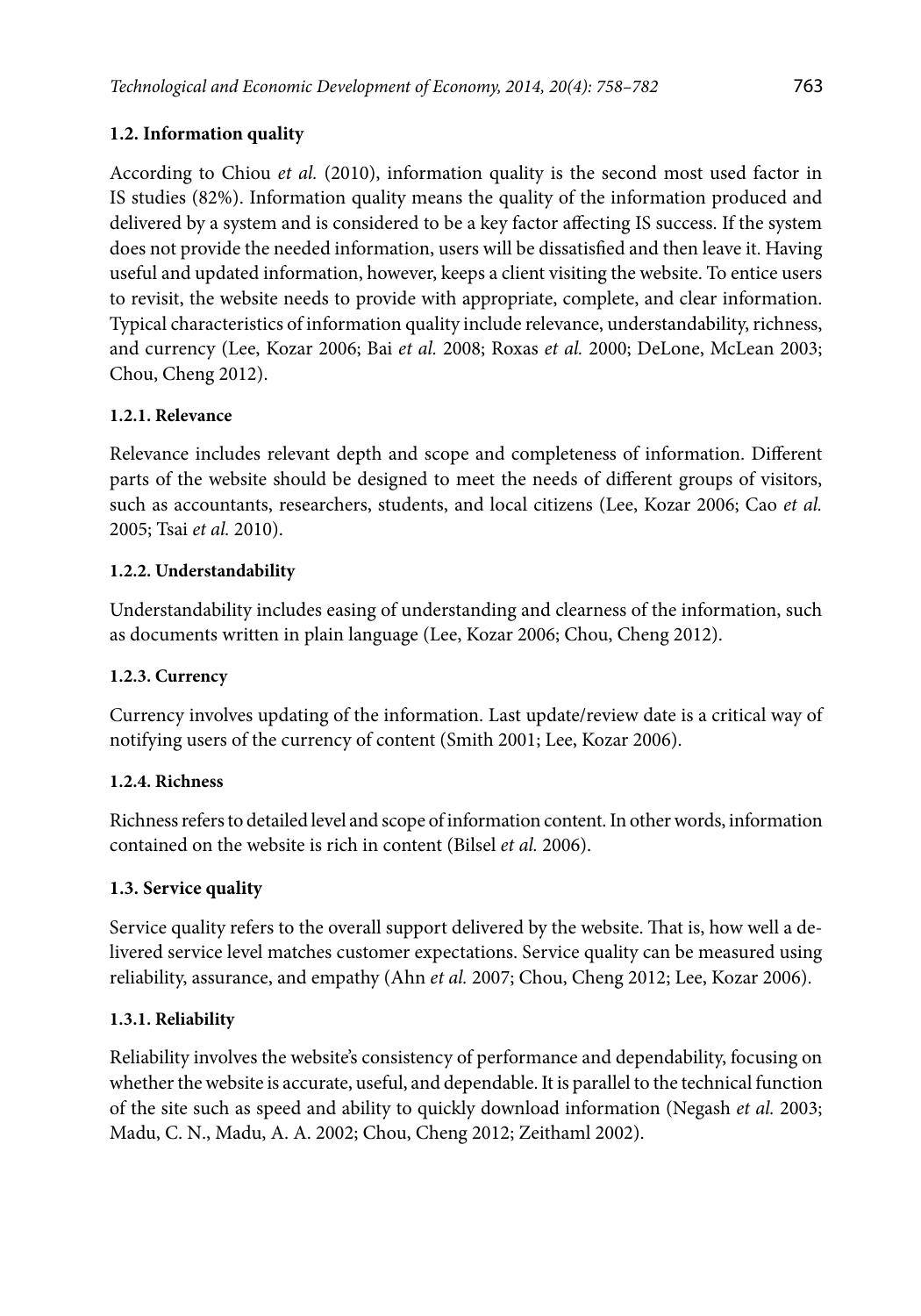## **1.3.2. Assurance**

Assurance involves the ability of the personnel behind the firm's website to inspire trust and confidence, as well as display knowledge and courtesy (Madu, C. N., Madu, A. A. 2002; Chou, Cheng 2012; Zhou *et al.* 2009; Webb, H. W., Webb, L. A. 2004).

## **1.3.3. Empathy**

Empathy refers to the extent to which a website provides caring, individualized information, and attention to users and has a user's best interest at heart, such as an easy way to sign up for the monthly newsletter and e-mail reminders before tax season (Cao *et al.* 2005; Carr 2003; Roxas *et al.* 2000; Chou, Cheng 2012).

## **1.4. System quality**

System quality is not only a measure of the information processing system itself but also a technology use performance characteristic. High level of system quality may provide users with more convenience and privacy. System quality can be measured using accessibility, navigability, and response time (Ahn *et al.* 2007; Chou, Cheng 2012; Negash *et al.* 2003).

### **1.4.1. Accessibility**

Accessibility evaluates whether information can be accessed efficiently and whether the site can be located using standard resource discovery tools. Accessibility is also the ability of the website to be accessed by disabled users (Smith 2001; Mohanty *et al.* 2007).

### **1.4.2. Navigability**

Navigability measures how easy it is to navigate around the site, how easy it is to return to the home page of the site, how easy it is to find relevant information, how many links are required to get from one point in a site to another, and what search tools the site provides (Miranda-Gonzalez, Banegil-Palacios 2004; Smith 2001; Tsai *et al.* 2010).

### **1.4.3. Response time**

Fast response time is important to increase system quality in that online users are unwilling to wait more than a few seconds for a response (Lee, Kozar 2006). In particular, the response time is to be desired minimum by online customers in the banking sector.

# **2. Methodology**

Over the past two decades, the complexity of economic decisions has increased rapidly, thus highlighting the importance of developing and implementing sophisticated and efficient quantitative analysis methods for supporting and aiding economic decision making (Zavadskas, Turskis, 2011; Aghdaie *et al.* 2013). MCDM is an advanced field of operations research, provides decision makers and analysts with a wide range of methodologies, which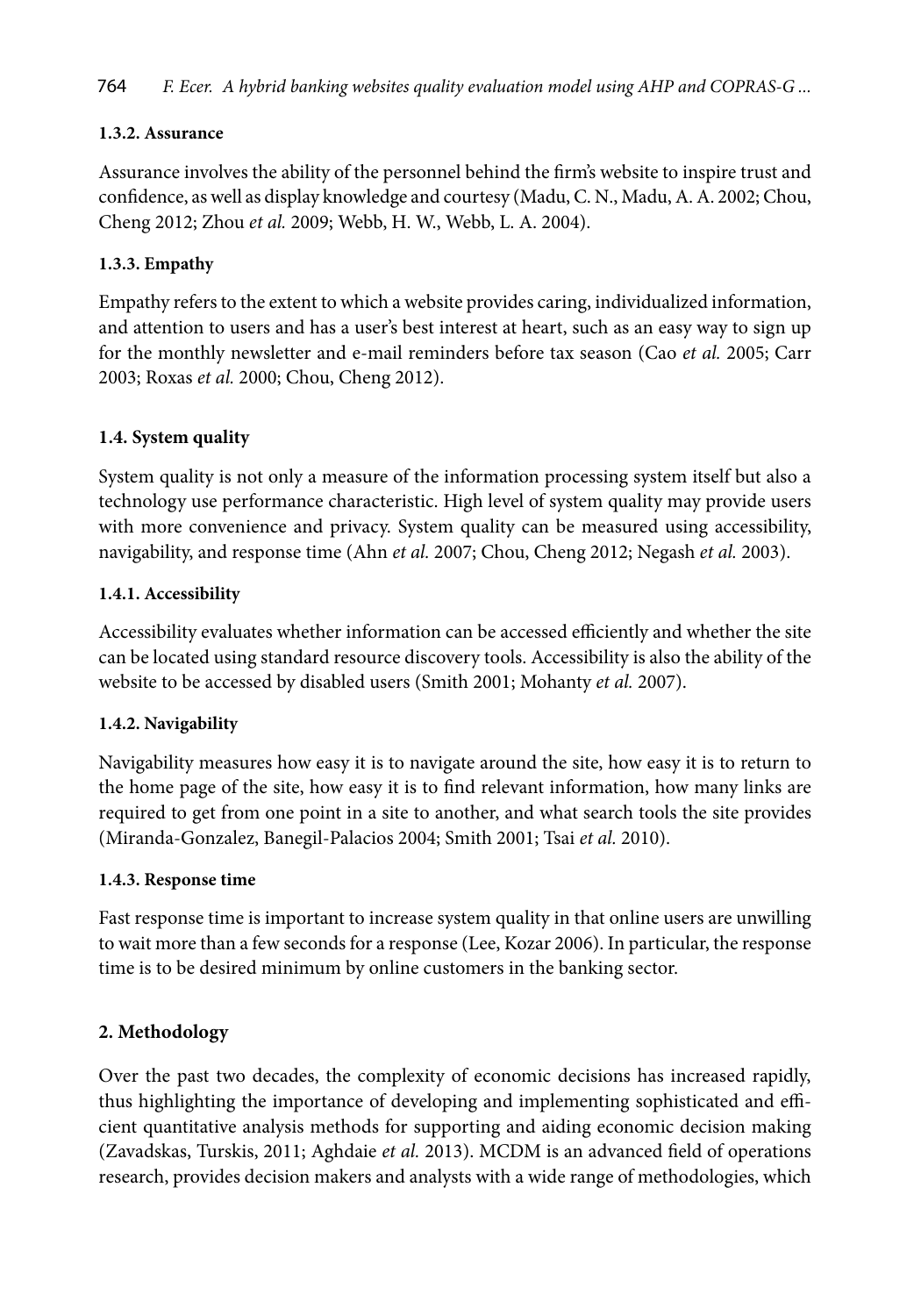are overviewed and well suited to the complexity of economic decision problems (Hwang, Yoon 1981; Zopounidis, Doumpos 2002; Figueira *et al.* 2005; Aghdaie *et al.* 2013). In this paper, a hybrid AHP and COPRAS-G model is proposed in order to evaluate the quality of bank websites. The detailed descriptions of these methods are elaborated in the following subsections.

#### **2.1. Analytic Hierarchy Process (AHP)**

As one of the most utilized MCDM methods, the AHP method was developed by Saaty (1980) (Gao, Hailu 2013; Ecer, Küçük 2008). AHP has many advantages. For example, AHP provides a measure of consistency in decision makers' judgments or preferences. AHP also allows decision makers to start from pairwise comparisons that are simple enough to work with and often are preferred by the decision makers (Gao, Hailu 2013). The basic steps of this method are as follows (Yu *et al.* 2011; Barker, Zabinsky 2011).

**Step 1:** Compose AHP structure. With the AHP, the objectives, evaluation criteria and alternatives are arranged in a hierarchical structure. Usually, a hierarchy has three levels such as goal, criteria, and alternatives.

**Step 2:** Establish a pairwise comparison matrix. In order to determine the weight of evaluation criteria, the second step is the pair comparison of criteria. The pairwise comparison matrix contains numerical judgments assigned to each criterion, sub-criterion, and alternative. In AHP, multiple pairwise comparisons are from a standardized comparison scale of nine levels shown in Table 2. Suppose that  $C = \{C_i, j = 1, 2, ..., n\}$  be the set of evaluation criteria. Evaluation matrix can be gotten, in which every element  $a_{ij}$  ( $i, j = 1, 2, ..., n$ ) represents the weights of the evaluation criteria illustrated:

$$
A = \begin{bmatrix} a_{11} & a_{12} & \cdots & a_{1n} \\ a_{21} & a_{22} & \cdots & a_{2n} \\ \vdots & \vdots & \cdots & \vdots \\ a_{n1} & a_{n2} & \cdots & a_{nn} \end{bmatrix},
$$
 (1)

where  $a_{ij}$  (*i*, *j* = 1, 2, ..., *n*) has complied with following condition:

$$
a_{ij} = \frac{1}{a_{ji}}, \ a_{ii} = 1, \ a_{ji} > 0.
$$
 (2)

| Table 2. The fundamental scale of pairwise comparisons |  |
|--------------------------------------------------------|--|
|                                                        |  |

| Definition | Value                   |
|------------|-------------------------|
| 1          | Equal importance        |
| 3          | Weak importance         |
| 5          | Essential importance    |
|            | Demonstrated importance |
| 9          | Extreme importance      |
| 2, 4, 6, 8 | Intermediate values     |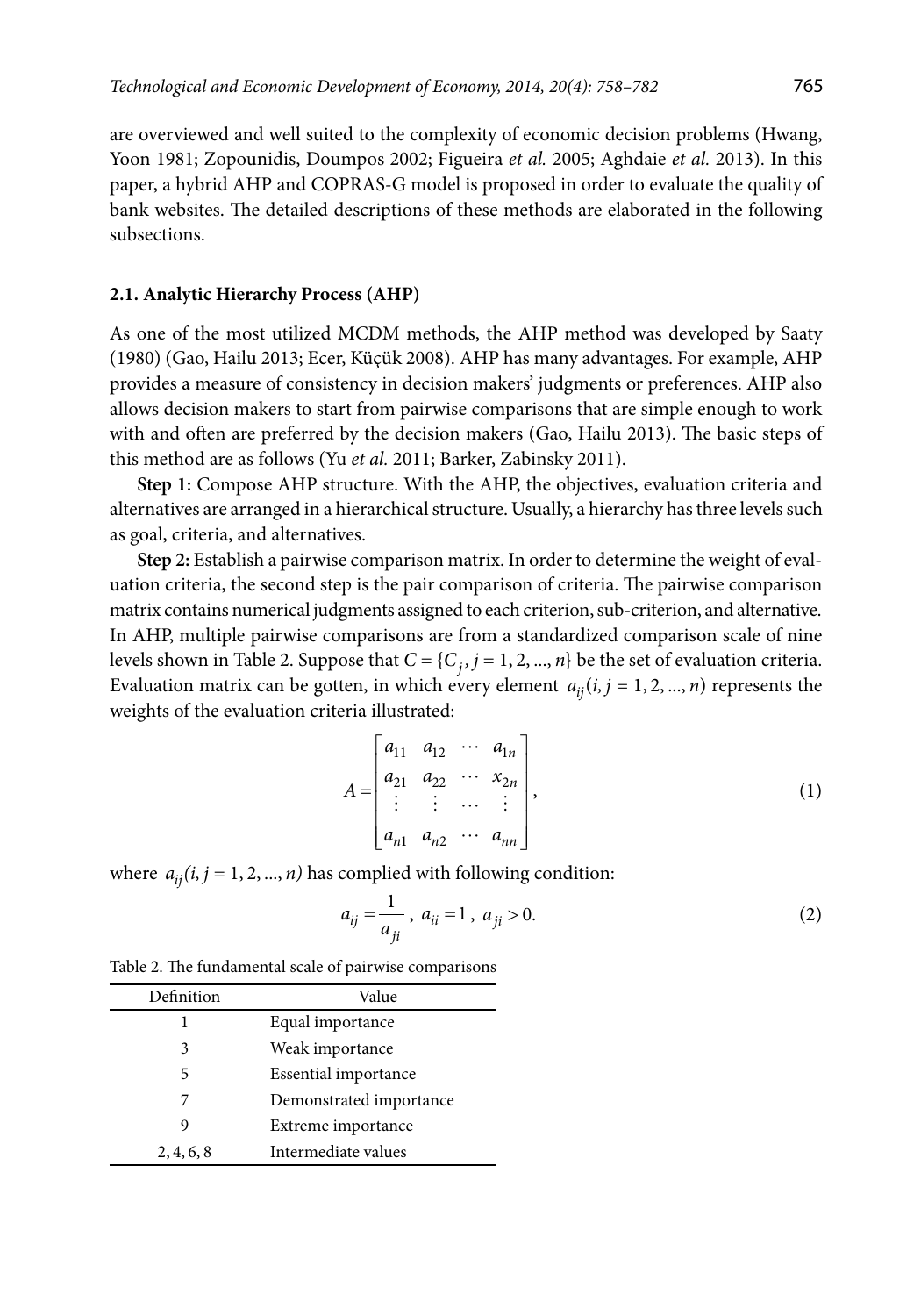**Step 3:** Calculate the criteria weights. By the equation:

$$
AW = \lambda_{\text{max}} W \tag{3}
$$

The  $\lambda_{\text{max}}$  can be acquired. If the  $\lambda_{\text{max}}$  is equal to *n* and the rank of matrix *A* is *n*, *A* is consistent. In this case, the relative criteria can be discussed. The weight of each criterion will be calculated by normalizing any of the rows or columns of the matrix *A*.

**Step 4:** Test consistency. AHP must meet the requirement that the matrix *A* is consistent. There are two parameters, consistency index (*CI*) and consistency ratio (*CR*). Both of them are defined as follows:

$$
CI = \frac{\lambda_{\max} - n}{n - 1};\tag{4}
$$

$$
CR = \frac{CI}{RI},\tag{5}
$$

where *RI* is random index. For the different count of criteria, it has a different value demonstrated in Table 3. If *CR* is less than 0.10, the result can be accepted and the matrix *A* is sufficient consistency. Otherwise, we have to return to step 1 and repeat again.

Table 3. The relationship between RI value and count of criterion

|      |  | n 1 2 3 4 5 6 7 8 9 10                      |  |  |  |  |
|------|--|---------------------------------------------|--|--|--|--|
| - RI |  | 0 0 0.52 0.89 1.11 1.25 1.35 1.40 1.45 1.49 |  |  |  |  |

### **2.2. The COPRAS-G method**

In order to evaluate the overall efficiency of an alternative, it is necessary to identify evaluation criteria, to assess information relating to these criteria, and to develop methods for evaluating the criteria to meet the participant's needs. Decision analysis is concerned with the situation in which a decision maker has to choose among several alternatives by considering multiple evaluation criteria (Aghdaie *et al.* 2013). For this reason COmplex PRoportional ASsessment (COPRAS) method that was first announced by Zavadskas *et al.* (1994) can be applied. COPRAS method assumes direct and proportional dependences of the significance and utility degree of the available alternatives under the presence of mutually conflicting criteria. It considers the performance of the alternatives according to different evaluation criteria and the corresponding criteria weights. Finally, this method selects the best alternative considering both the ideal and the ideal-worst solutions (Chatterjee *et al.* 2011). This method has already been successfully applied to solve various problems in the field of construction, property management, etc. (Kaklauskas *et al.* 2006; Viteikiene, Zavadskas 2007; Banaitiene *et al.* 2008; Podvezko 2011; Chatterjee *et al.* 2011).

However, most of the MCDM problems cannot be determined or predicted by certain and exact attribute values, but it can be expressed in terms of fuzzy values or with values in some intervals. So, it becomes necessary to extend the applications from white numbers (crisp values) to grey numbers for real time applications. Grey number is basically a concept of Grey System Theory (GST) to deal with the insufficient and incomplete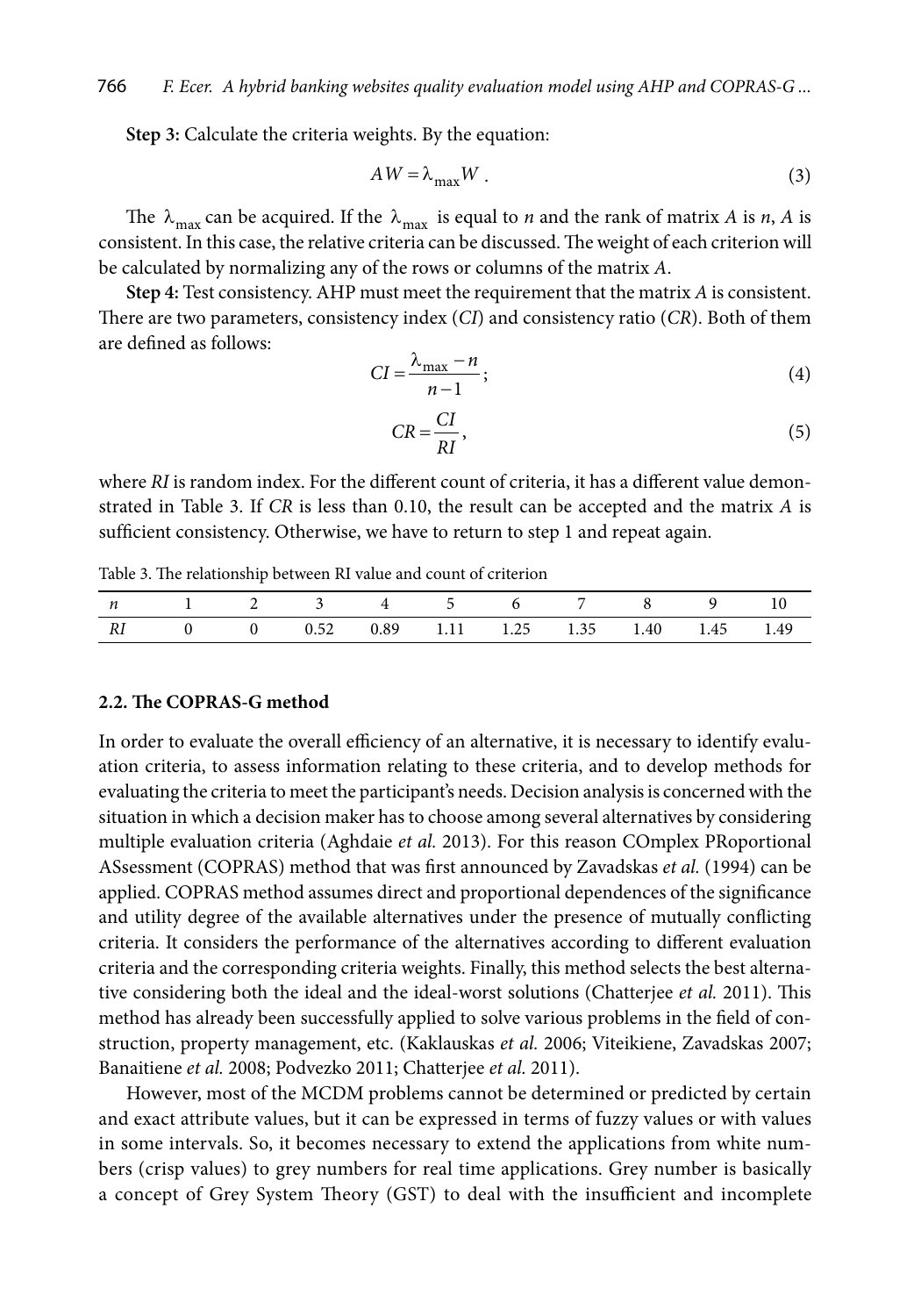information (Chatterjee, Chakraborty 2012). The GST was introduced by Deng (1982) to supplement the limitations of using traditional statistical methods. Grey relational analysis (GRA) is useful for capturing the correlations between the reference factor and other factors which can be compared within a system (Deng 1988; Huang *et al.* 2008). One of the features of GRA is that both qualitative and quantitative relationships can be identified among complex factors with insufficient information. It also involves simple calculations; it requires smaller samples; a typical distribution of samples is not needed; the quantified outcomes from the grey relational grade do not result in contradictory conclusions about the qualitative analysis; and the grey relational grade model is a transfer functional model that is effective in dealing with discrete data (Cheng *et al.* 2010; Zavadskas *et al.* 2008).

Hence, Zavadskas *et al.* (2008) presented the main ideas of COPRAS-G method to deal with the problem of matching managers to construction projects. The idea of COPRAS-G method is based on the real conditions of decision making and applications of the GST. It uses a stepwise ranking and evaluating procedure of the alternatives in terms of significance and utility degree (Hashemkhani Zolfani *et al.* 2012a).

In recent years, the COPRAS-G method has been applied to the solution of complicated MCDM problems in social sciences. The recent developments of decision making models based on COPRAS-G method is listed below:

- Ginevičius and Podvezko (2008) evaluated of banks from the perspective of their reliability for customers;
- Datta *et al.* (2009) and Hashemkhani Zolfani *et al.* (2012a) used COPRAS-G method for employee selection;
- Bindu Madhuri *et al.* (2010) selected the best websites based on COPRAS-G;
- Sahu *et al.* (2012) and Hashemkhani Zolfani *et al.* (2012b) presented the evaluation and selection of suppliers;
- Aghdaie *et al.* (2013) used COPRAS-G method for market segment evaluation and selection;
- Tavana *et al.* (2013) applied COPRAS-G method to select the most suitable social media platform.

The procedure of the COPRAS-G method consists of the following steps (Zavadskas *et al.* 2008):

**Step 1.** Selection of the available set of the most important evaluation criteria, which describes alternatives. To apply COPRAS-G method, the type of evaluation criteria (maximizing or minimizing) is determined. The best values of minimizing criteria are the smallest values, while the largest values are the best for maximizing criteria.

**Step 2.** Constructing the decision making matrix *X*:

$$
X = \begin{bmatrix} [s_{11}; b_{11}] & [s_{12}; b_{12}] & \cdots & [s_{1m}; b_{1m}] \\ [s_{21}; b_{21}] & [s_{22}; b_{22}] & \cdots & [s_{2m}; b_{2m}] \\ \vdots & \vdots & \ddots & \vdots \\ [s_{n1}; b_{n1}] & [s_{n2}; b_{n2}] & \cdots & [s_{nm}; b_{nm}] \end{bmatrix}; i = 1, 2, ..., m; j = 1, 2, ..., n,
$$
 (6)

where  $s_{ij}$  the smallest value,  $b_{ij}$  the biggest value.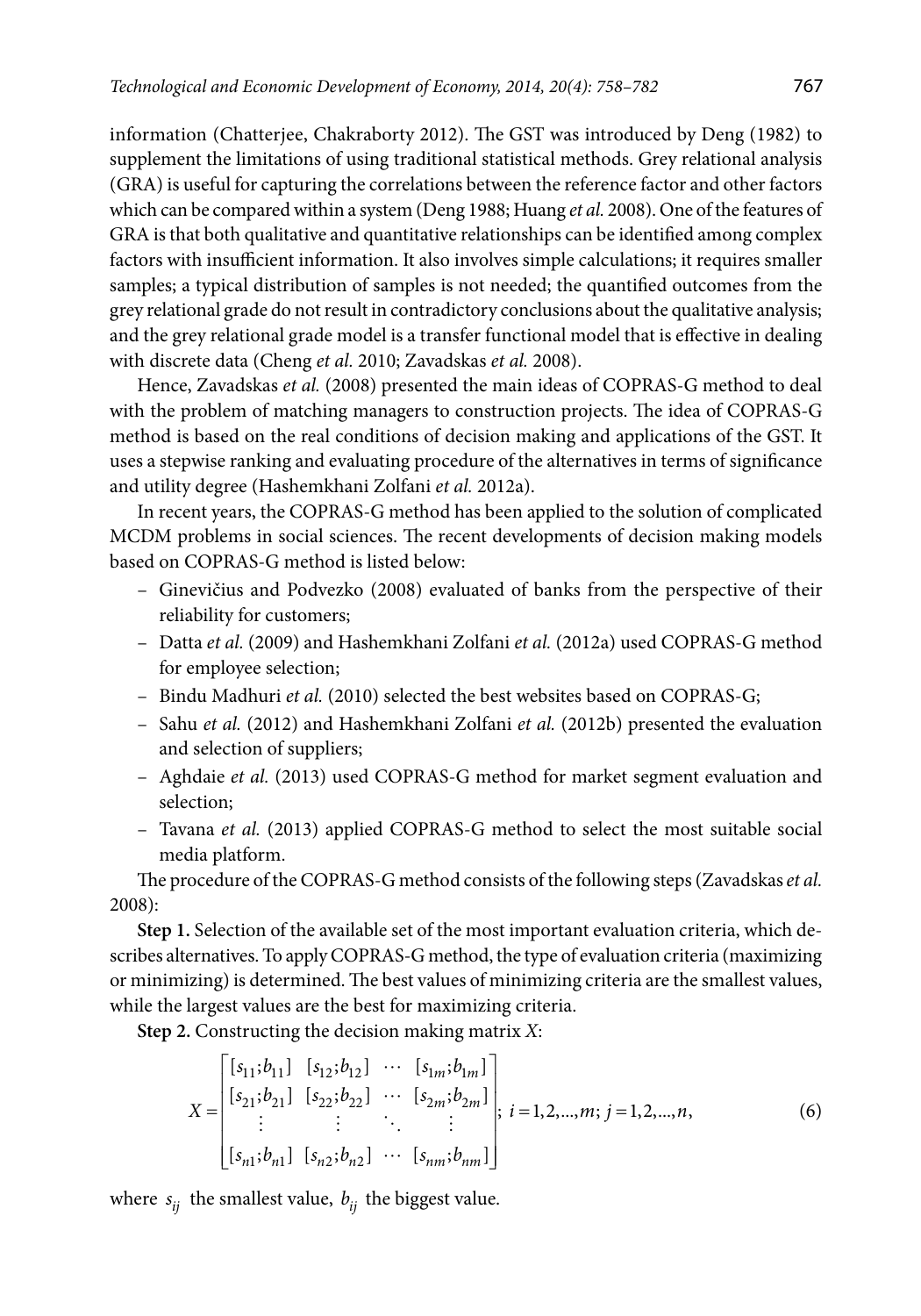**Step 3.** Determining weights of the evaluation criteria *<sup>j</sup> q* .

**Step 4.** Normalization of the decision making matrix *X*. The normalized values of this matrix are calculated as:

$$
\overline{s_{ij}} = \frac{2s_{ij}}{\sum_{j=1}^{n} s_{ij} + \sum_{j=1}^{n} b_{ij}}; \ \overline{b_{ij}} = \frac{2b_{ij}}{\sum_{j=1}^{n} (s_{ij} + b_{ij})}.
$$
(7)

In Eq. (7)  $s_{ij}$  is the lower value of the *j*<sup>th</sup> criterion in the *i*<sup>th</sup> alternative of a solution;  $b_{ij}$  – the upper value of the *j* criterion in the *i* alternative of a solution; *m* – the number of evaluation criteria; *n* − the number of the alternatives compared. After this step, we get the normalized decision making matrix:

$$
\overline{X} = \begin{bmatrix} \overline{[s_{11}; b_{11}]} & \overline{[s_{12}; b_{12}]} & \cdots & \overline{[s_{1m}; b_{1m}]} \\ \overline{[s_{21}; b_{21}]} & \overline{[s_{22}; b_{22}]} & \cdots & \overline{[s_{2m}; b_{2m}]} \\ \vdots & \vdots & \ddots & \vdots \\ \overline{[s_{m1}; b_{m1}]} & \overline{[s_{m2}; b_{m2}]} & \cdots & \overline{[s_{nm}; b_{nm}]} \end{bmatrix} .
$$
\n(8)

**Step 5.** Calculating the weighted normalized decision matrix  $\stackrel{\wedge}{X}$ . The weighted normalized values  $\hat{x_{ij}}$  are calculated as follows:

$$
\hat{s}_{ij} = \overline{s_{ij}} \cdot q_j; \n\hat{b}_{ij} = \overline{b_{ij}} \cdot q_j.
$$
\n(9)

Here  $q_i$  is weight of the  $j<sup>th</sup>$  criterion.

Then, the weighted normalized decision making matrix is:

$$
\hat{X} = \begin{bmatrix}\n\hat{s}_{11}, \hat{b}_{11} & \hat{s}_{12}, \hat{b}_{12} & \cdots & \hat{s}_{1m}, \hat{b}_{1m} \\
\hat{s}_{21}, \hat{b}_{21} & \hat{s}_{22}, \hat{b}_{22} & \cdots & \hat{s}_{2m}, \hat{b}_{2m} \\
\vdots & \vdots & \ddots & \vdots \\
\hat{s}_{n1}, \hat{b}_{n1} & \hat{s}_{n2}, \hat{b}_{n2} & \cdots & \hat{s}_{nm}, \hat{b}_{nm}\n\end{bmatrix}.
$$
\n(10)

**Step 6.** Calculating the sums  $P_j$  of criteria whose larger values are more preferable (i.e. optimization direction is maximization):

$$
P_j = \sum_{i=1}^{k} (\hat{s}_{ij} + \hat{b}_{ij}) / 2.
$$
 (11)

In Eq. (11), *k* is the number of criteria which must be maximized.

**Step 7.** Calculating the sums  $R_i$  of criteria whose smaller values are more preferable (i.e. optimization direction is minimization):

$$
R_j = \sum_{i=k+1}^{m} (s_{ij} + \hat{b}_{ij}) / 2; \ i = k, ..., m.
$$
 (12)

In Eq. (12),  $(m-k)$  is number of criteria which must be minimized.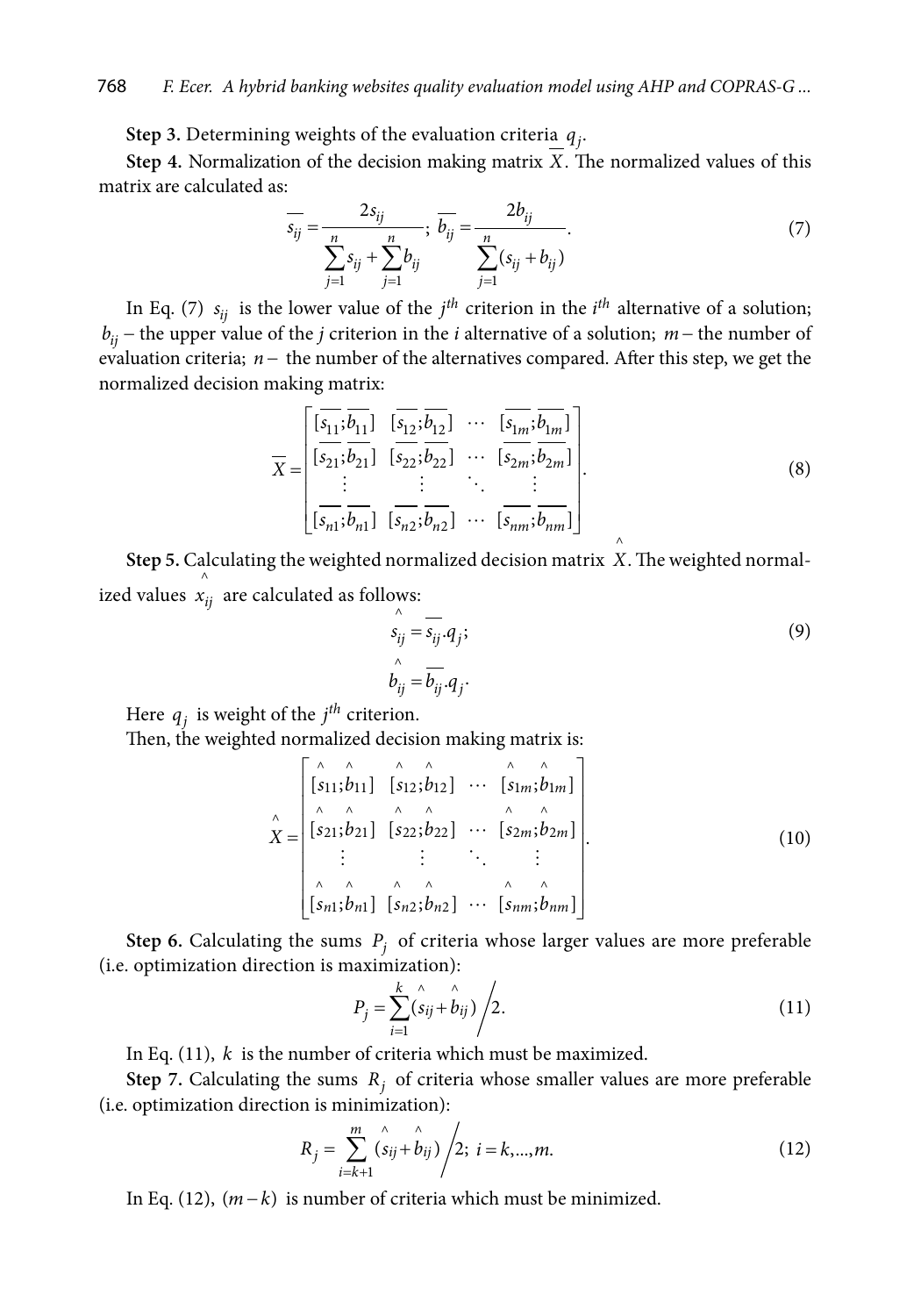**Step 8.** Determining the minimal value of *Rj* :

$$
R_{\min} = \min_{j} R_{j}; \ j = j, ..., m.
$$
 (13)

**Step 9.** Calculating the relative importance of each alternative *Qj* :

$$
Q_{j} = P_{j} + \frac{\sum_{j=1}^{n} R_{j}}{R_{j} \sum_{j=1}^{n} \frac{1}{R_{j}}}
$$
 (14)

**Step 10.** Determining the optimality criterion *K*:

$$
K = \max_{j} Q_j; \quad j = 1, \dots, n. \tag{15}
$$

**Step 11.** Determining the priority order of the alternatives. The greater relative importance of alternative  $Q_j$ , the higher is the priority of the alternative. The relative importance *Qj* of alternative *j* indicates the satisfaction degree of the needs of the respondents. In case of  $Q_{\text{max}}$ , the satisfaction degree is the highest.

**Step 12.** Calculating the utility degree of each alternative. The utility degree is determined by comparing the analyzed alternatives with the best one. The values of the utility degree are from 0% to 100% between the worst and the best alternatives. The utility degree *N <sup>j</sup>* of each alternative *j* is calculated by the equation:

$$
N_j = \frac{Q_j}{Q_{\text{max}}} \cdot 100\%,\tag{16}
$$

where  $Q_i$  and  $Q_{\text{max}}$  are the significance of alternatives obtained from Eq. (14).

#### **3. Evaluation of bank website quality**

#### **3.1. Conceptual framework**

The primary goal is to utilize a hybrid model in bank website quality evaluation. Furthermore, this hybrid model can be used to compare between the qualities of websites and to identify a path for improvement of a website. Fig. 1 summarizes the proposed hybrid model.

#### **3.2. Measurement**

The evaluation criteria used in the present study were adapted from the previous web quality studies and its applications. Besides, this study was composed of three main criteria: (a) information quality; (b) service quality; (c) system quality. The first part of the questionnaire included demographic questions such as age, gender, education, income, and occupation. Additionally, there was a table in the second part of the questionnaire that allows respondents pairwise comparisons.

In addition, sub-criteria related to quality of web sites were adapted from the study by DeLone and McLean (2003). These constructs have been well researched, developed, validated and adopted in several previous studies (e.g. Hasan, Abuelrub 2011; Chou, Cheng 2012).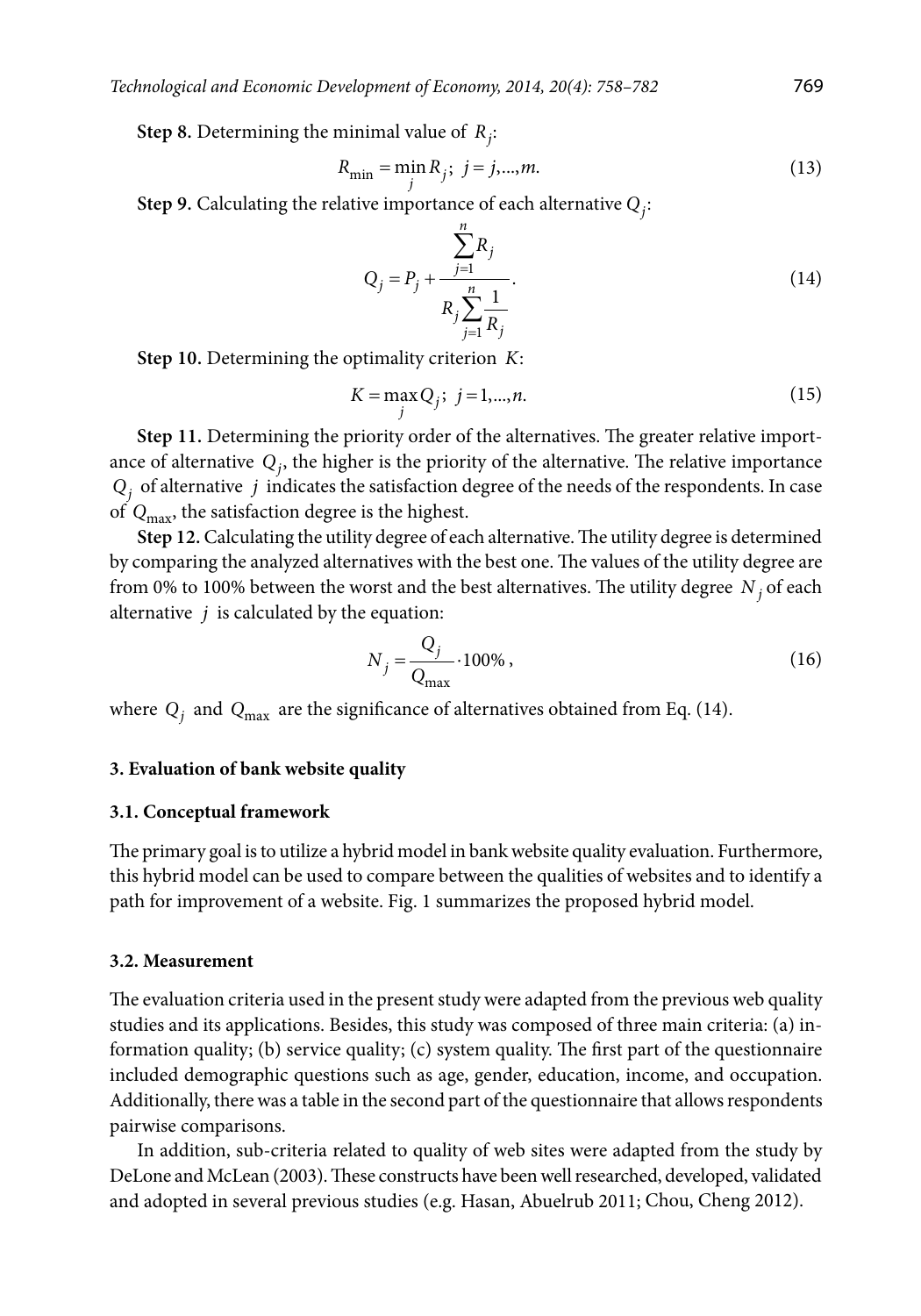

Fig. 1. The proposed hybrid model

### **3.3. Sampling**

385 questionnaires were distributed and 364 were returned, which represents a response rate of 94.5%. Furthermore, banking customers as respondents were from one of several kinds of organizations (managers, scientists, owners, teachers, web designers etc.).

Questionnaires were completed in different places around the Afyonkarahisar, Turkey in 2013, during different times of day and on different days during the data collection period. Hence, the resulting sample was well distributed regardless of demographic information. The questionnaire consisted of questions related to possible criteria affecting the quality of bank websites.

### **3.4. Data and evaluation criteria selection**

The descriptive statistics of the respondents' demographic characteristics were analyzed and presented in Table 4. According to Table 4, most of the participants were male. Moreover, the majority of the respondents fell into the 3140 year-old age group. They were distributed among a variety of professional industries such as banking, manufacturing, and medicine. Finally, the bulk of the respondents use the online banking platform 45 times per month.

In order to find the prioritization of websites quality criteria for respondents, the best method is to directly ask them. Therefore the 364 respondents were asked to prioritize the three main criteria and their sub-criteria as follows.

- Information quality sub-criteria:
	- Relevance  $x_1 [s_{i1}; b_{i1}]$ ; Understandability  $x_2 - [s_{i2}; b_{i2}]$ ; Currency  $x_3 - [s_{i3}; b_{i3}]$ ; Richness  $x_4 - [s_{i4}; b_{i4}]$ ;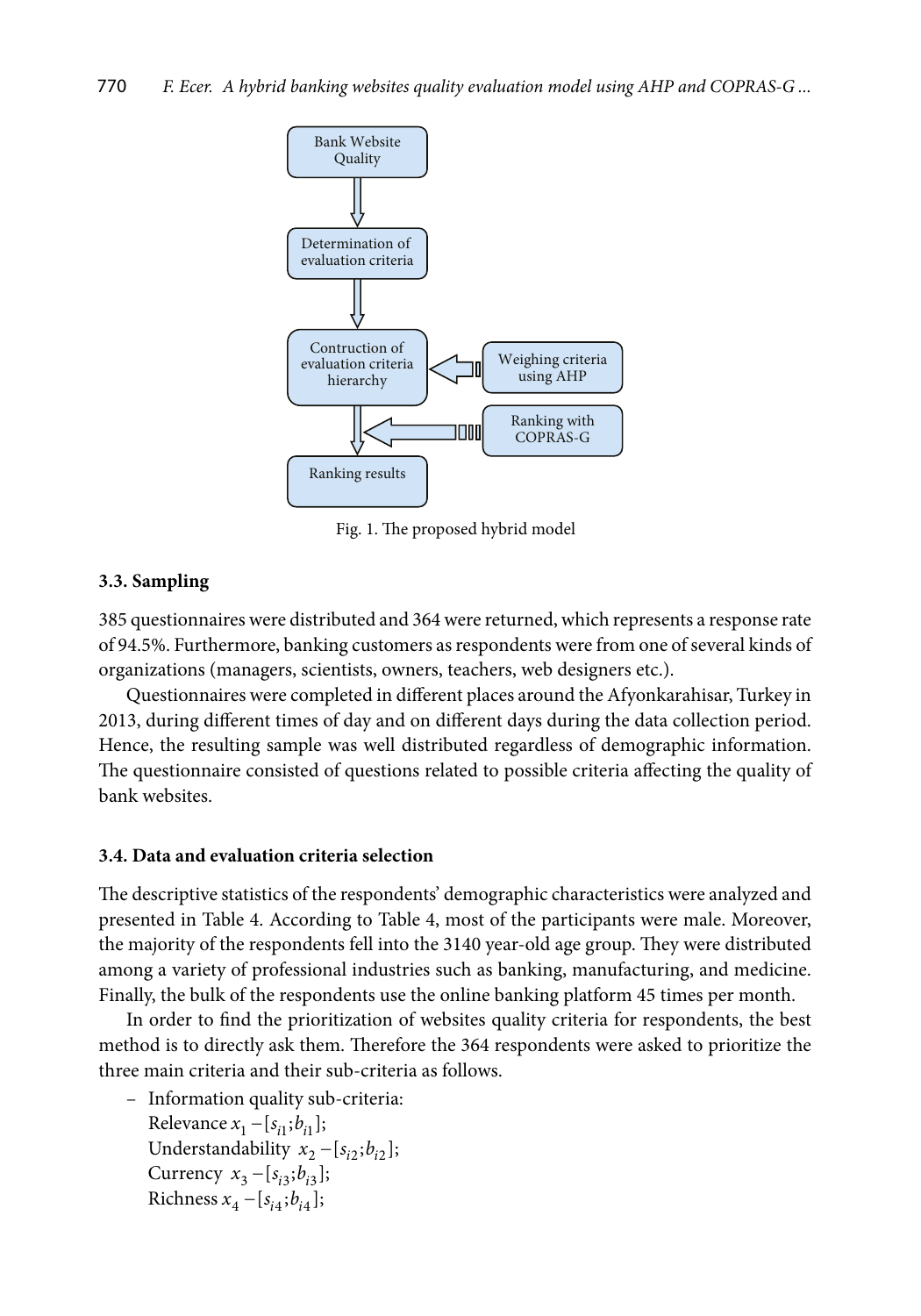– Service quality sub-criteria: Reliability  $x_5 - [s_{i5}; b_{i5}]$ ; Assurance  $x_6 - [s_{i6}; b_{i6}]$ ; Empathy  $x_7 - [s_{i7}; b_{i7}]$ ; – System quality sub-criteria: Accessibility  $x_8 - [s_{i8}; b_{i8}]$ ; Navigability  $x_9 - [s_{i9}; b_{i9}]$ ; Response time  $x_{10} - [s_{i10}; b_{i10}]$ ; Optimization directions of selected sub-criteria as follows:  $\longrightarrow$   $x_1, ..., x_9 \longrightarrow$  max; *optimization direction*<br> *max*  $\longrightarrow$ min. *optimization direction*

| Demographics                                  | Frequency | Percent $(\% )$ |
|-----------------------------------------------|-----------|-----------------|
| Gender                                        |           |                 |
| Male                                          | 216       | 59.3            |
| Female                                        | 148       | 40.7            |
| Age                                           |           |                 |
| $21 - 30$                                     | 46        | 12.6            |
| $31 - 40$                                     | 244       | 67.0            |
| $41 - 50$                                     | 53        | 14.6            |
| Over 50                                       | 21        | 5.8             |
| Education                                     |           |                 |
| Under high school                             | 65        | 17.9            |
| University                                    | 281       | 77.2            |
| Masters/PhD                                   | 18        | 4.9             |
| Respondents' industry                         |           |                 |
| Finance                                       | 42        | 11.5            |
| Service                                       | 156       | 42.9            |
| Manufacturing                                 | 78        | 21.4            |
| Others                                        | 88        | 24.2            |
| Frequency of using online banking (per month) |           |                 |
| Less than once                                | 24        | 6.6             |
| $2-3$ times                                   | 89        | 24.5            |
| $4-5$ times                                   | 186       | 51.0            |
| Over 5 times                                  | 65        | 17.9            |

### **3.5. Prioritization criteria for bank websites evaluation**

The aim of using AHP is to determine the weights of the evaluation criteria that will be employed in COPRAS-G method. For pairwise comparison decision making in AHP, a questionnaire was applied to 364 respondents. The paired comparison matrix is one of the matrices that were completed with information of respondents. After the AHP method is used for prioritizing, all comparisons and weighing process are done and the overall weights of each criterion are obtained. By the way, the consistencies for all pairwise comparison matrices were checked with the *CI* and *CR*s were found smaller than 0.10.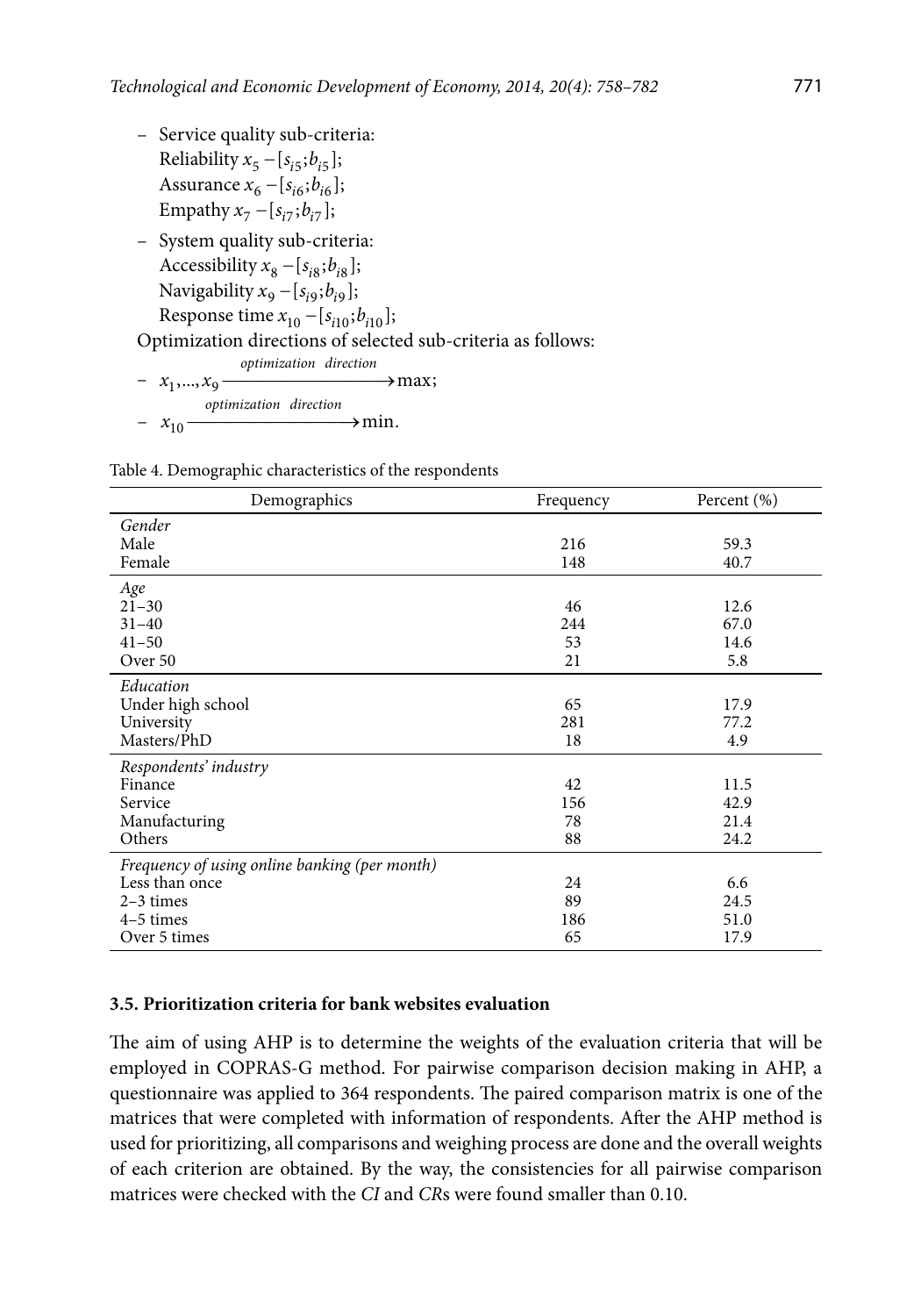Hence, Fig. 2 shows a graphical plot of the weights. For respondents using bank websites, *information quality* had the highest weight of 0.539, followed by *system quality* (0.298), and *service quality* (0.163). Additionally, relevance, richness, understandability, navigability, and response time were the top website quality criteria. Empathy, however, had the lowest weight of 0.028. The weights will be used in COPRAS-G method later.



Fig. 2. Weights of main criteria and sub-criteria

### **3.6. Evaluation of the bank website quality**

At this stage, respondents evaluated each bank website as to each criterion and then the initial decision matrix (Table 5) developed. The relevant information for the three main criteria and sub-criteria are presented in this table. All sub-criteria are maximizing criteria with the exception of "response time" which is a minimizing sub-criterion. The weights are determined through the AHP method. The values presented in the initial decision matrix are all interval values.

The initial decision making matrix has been normalized first as discussed in Section 2. The normalized decision making matrix is presented in Table 6. The weighted decision making matrix presented in Table 7 was constructed next.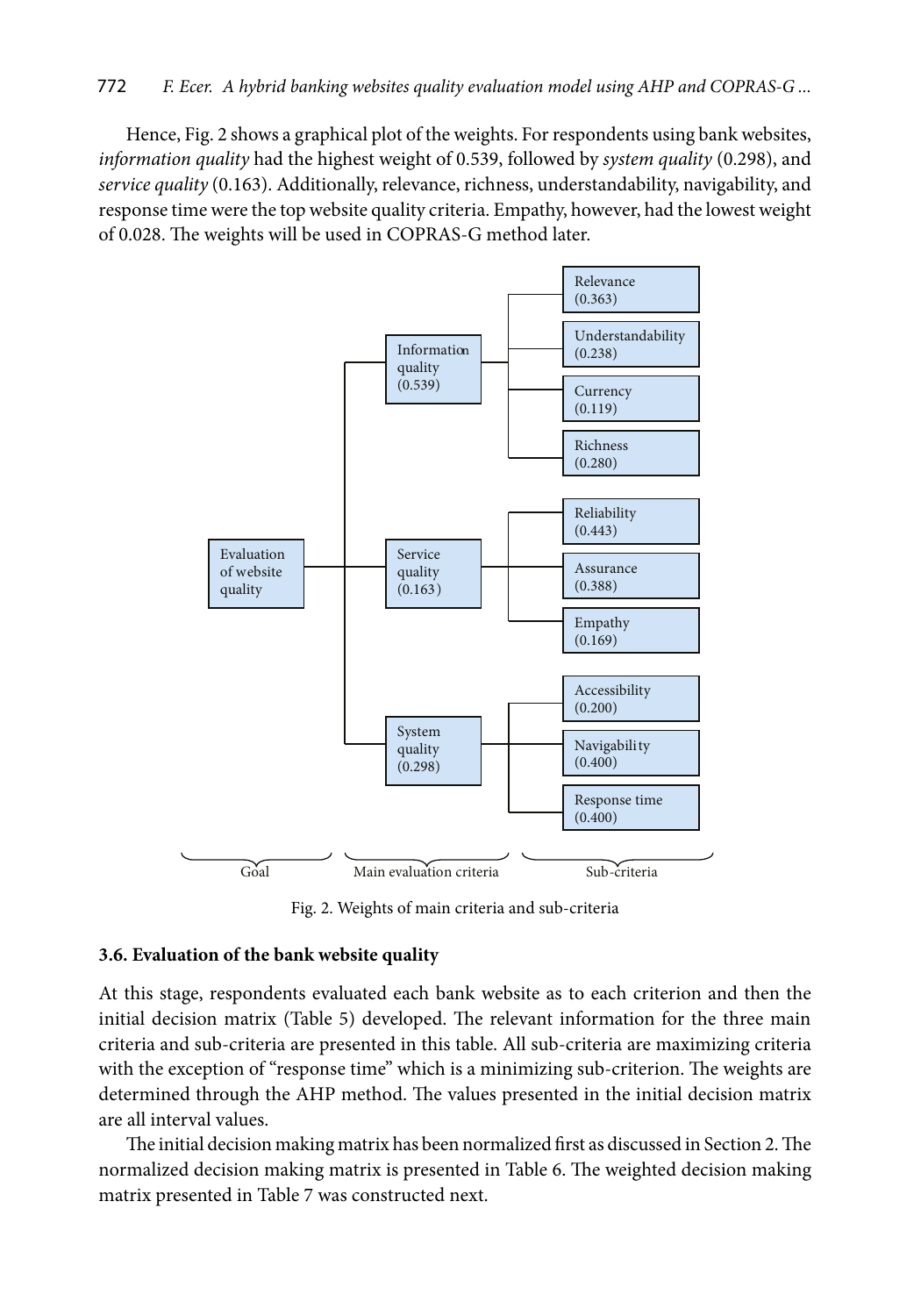| Table 5. The initial decision making matrix |                                  |                |                   |                     |               |             |                  |                     |               |               |                     |                  |                                       |    |                 |                             |               |                             |               |                             |
|---------------------------------------------|----------------------------------|----------------|-------------------|---------------------|---------------|-------------|------------------|---------------------|---------------|---------------|---------------------|------------------|---------------------------------------|----|-----------------|-----------------------------|---------------|-----------------------------|---------------|-----------------------------|
|                                             |                                  |                |                   | Information Quality |               |             |                  |                     |               |               |                     | Service Quality  |                                       |    |                 |                             |               | System Quality              |               |                             |
|                                             |                                  | Relevance      | Understandability |                     | Currency      |             | Richness         |                     | Reliability   |               | Assurance           |                  | Empathy                               |    | Accessibility   |                             | Navigability  |                             | Response time |                             |
| Optimization                                |                                  |                | max               |                     | max           |             | max              |                     | max           |               | max                 |                  | max                                   |    | max             |                             | max           |                             | min           |                             |
| Weight                                      | max<br>$0.196$<br>$s_1$<br>$b_1$ |                | 0.128             |                     | 0.064         |             | 0.151            |                     | 0.072         |               | 0.063               |                  | 0.028                                 |    | 0.060           |                             | 0.119         |                             | 0.119         |                             |
|                                             |                                  |                | $s_{\alpha}$      | $b_{\tiny 2}^{\,}$  | $s_{3}$       | $b_{\rm_2}$ | $\mathfrak{c}_4$ | $\sigma_{\!{}^{4}}$ | $s_{5}$       | م             | $s^{\circ}_{\circ}$ | $\sigma_{\rm e}$ | $S_{\!\scriptscriptstyle\mathcal{T}}$ | م  | S.              | $\sigma_{\rm s}$            | $s_{\circ}$   | $b_{\circ}$                 | $s_{_{10}}$   | $\sigma_{\rm lo}$           |
| Ziraat Bankasi                              | 70                               | 95             | 80                | 95                  | $50\,$        | 65          | 85               | 95                  | 75            | 95            | 20                  | ୡ                | 20                                    | ଞ  | $80\,$          | $\mathsf{\Xi}$              | 65            | 95                          | 75            | ခ                           |
| Halk Bankasi                                | $\overline{C}$                   | $\infty$       | 75                | 95                  | $\mathcal{L}$ | 85          | 80               | ୡ                   | 75            | 95            | 50                  | 85               |                                       | 8  | 75              | $\Xi$                       | 5             | $\mathcal{S}^{\mathcal{O}}$ | 80            |                             |
| Vakıflar Bankasi                            | $\overline{C}$                   | 95             | 75                | 95                  | 50            | 8           | 80               | 95                  | 20            | ଛ             | 50                  | 95               |                                       | S  | 80              | $\widetilde{\circ}$         |               | 95                          | 85            |                             |
| Akbank                                      | 65                               | 85             | $\mathcal{L}$     | $\infty$            | $\mathcal{L}$ | 8           | 75               | 85                  | 65            | $^{\rm 80}$   | 8                   | 85               | 8                                     | 75 | 80              | 95                          | 8             | 80                          | 85            | 95                          |
| Alternatif Bank                             | 60                               | $\overline{6}$ | 55                | 75                  | 8             | 75          | ິລ               | 65                  | 45            | 65            | 55                  | 8                | 50                                    | 55 |                 | ಽ                           | R             | 80                          | 80            | ငွ                          |
| Anadolubank                                 | 50                               | 75             | 55                | 5                   | 50            | 85          | 55               | 20                  | $\Theta$      | 60            | 50                  | 8                | 45                                    | 50 | 5               | 85                          | 8             | 50                          | 80            | ର                           |
| Sekerbank                                   | 55                               | 80             | 60                | 80                  | 65            | 80          | 65               | 85                  | 3             | 75            | 65                  | 80               | 8                                     | 5  | 52              | $\infty$                    | 8             | 75                          | 99            | $80\,$                      |
| Tekstil Bankasi                             | 50                               | 75             | 50                | 75                  | 65            | 85          | 50               | 65                  | 50            | $\mathcal{L}$ | 8                   | $\mathcal{L}$    | ິລ                                    | 55 |                 | $\mathcal{S}^{\mathcal{O}}$ | 55            | 65                          | 80            | $\Xi$                       |
| Turkish Bank                                | 55                               | 80             | $50^{\circ}$      | $\mathcal{L}$       | $\mathcal{E}$ | 85          | 50               | 65                  | 55            | 65            | 50                  | 65               | $\Theta$                              | 55 | 8               | 80                          | $50^{\circ}$  | ଌ                           | 75            | 95                          |
| TEB                                         | 80                               | 100            | 80                | 95                  | 8             | 75          | 5                | 95                  | 50            | 95            | 50                  | 95               | $\mathcal{E}$                         | ୡ  | $\overline{70}$ | 90                          | $\mathcal{E}$ | 95                          | 5             | ଛ                           |
| Garanti Bankasi                             | 85                               | 100            | 80                | $\overline{5}$      | $50\,$        | $\delta$    | 80               | S                   | 75            | ខ             | $\mathcal{L}$       | $\overline{5}$   | 20                                    | S  | 75              | 95                          | 65            | 95                          | 85            | 95                          |
| Is Bankasi                                  | 75                               | $\infty$       | 80                | $\infty$            | 8             | 5           | 80               | 95                  | 75            | 95            | 65                  | S)               | 2                                     | g  |                 | $\overline{\mathrm{S}}$     | 75            | 95                          | 85            | ର                           |
| Yapı ve Kredi                               | 65                               | 85             | 75                | ଛ                   | $\mathcal{L}$ | 85          | 20               | Ձ                   | 65            | 85            | 8                   | 80               | 8                                     | 80 | 65              | 95                          | 65            | 85                          | 80            | $\Xi$                       |
| Denizbank                                   | 80                               | 95             | 75                | 95                  | $50\,$        | 8           | 2                | ଛ                   | $\mathcal{L}$ | 95            | 50                  | 95               | 20                                    | ୡ  | 20              | $\overline{0}$              | 50            | $\infty$                    | 85            | $\overline{5}$              |
| Finans Bank                                 | 65                               | 85             | 65                | 80                  | 8             | 80          | 60               | 85                  | 65            | 80            | 8                   | 80               | 65                                    | S  | 50              | 8                           | R             | 75                          | 90            | $\mathbf{5}$                |
| HSBC                                        | 60                               | 75             | 65                | $80\,$              | $\mathcal{L}$ | 95          | 20               | 85                  | 8             | $80\,$        | $\Im$               | 65               | $\mathcal{L}$                         | 80 | $\mathcal{L}$   | 85                          | 8             | $\mathcal{E}$               | $80\,$        | $\frac{5}{2}$               |
| <b>EXC</b>                                  | 60                               | 80             | $\infty$          | 75                  | $\mathcal{L}$ | $\infty$    | 65               | 80                  | 65            | 75            | 65                  | $\mathcal{R}$    | $\overline{70}$                       | 85 | 65              | 95                          | 65            | 80                          | $\mathcal{R}$ | $\mathcal{S}^{\mathcal{O}}$ |

*Technological and Economic Development of Economy, 2014, 20(4): 758–782* 773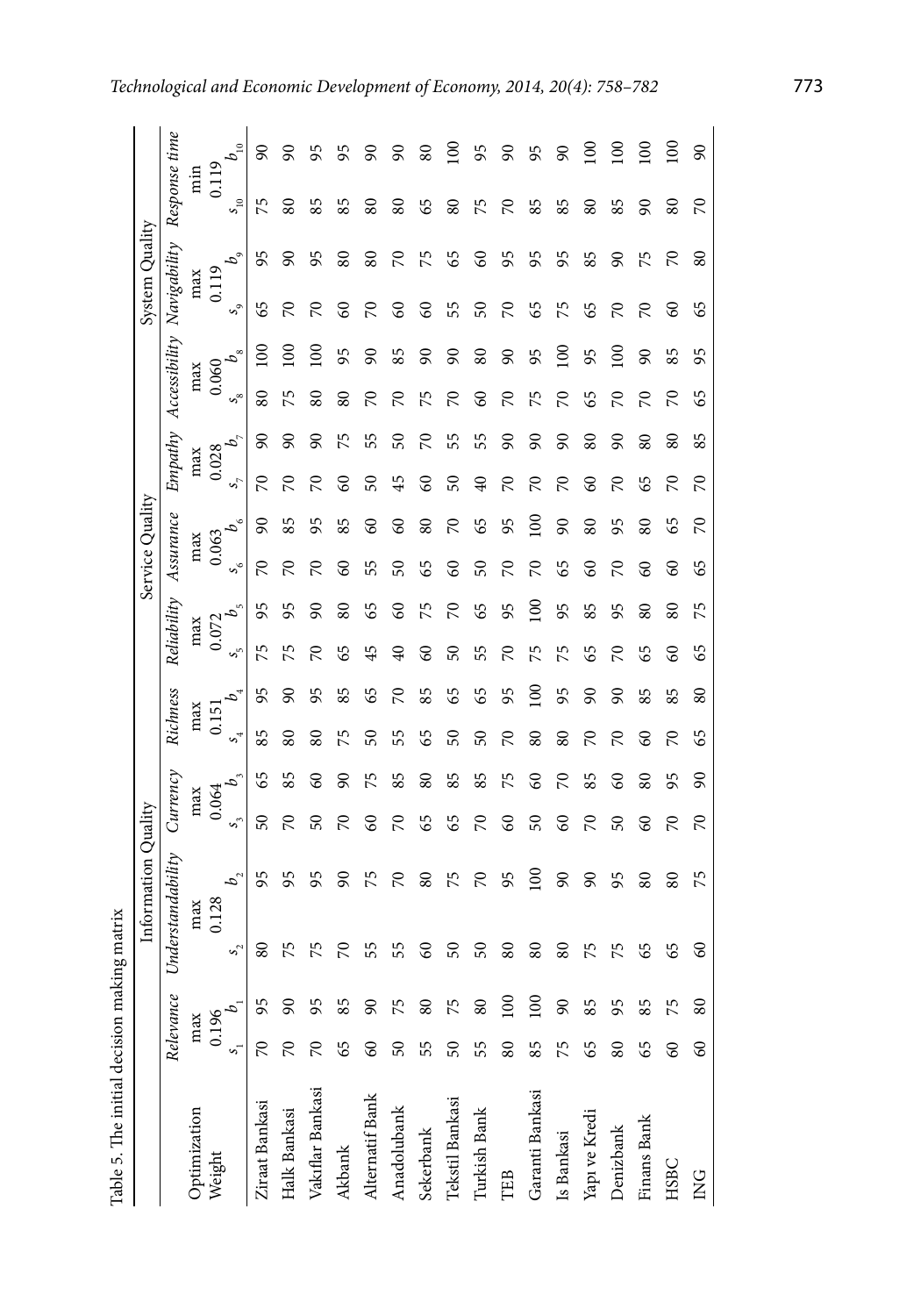| Table 6. The normalized decision making matrix |               |                |                   |                |                       |                           |                |       |             |                |                |                  |         |       |               |                  |                   |         |               |          |
|------------------------------------------------|---------------|----------------|-------------------|----------------|-----------------------|---------------------------|----------------|-------|-------------|----------------|----------------|------------------|---------|-------|---------------|------------------|-------------------|---------|---------------|----------|
|                                                | Relevance     |                | Understandability |                | Currency              |                           | Richness       |       | Reliability |                | Assurance      |                  | Empathy |       | Accessibility |                  | Navigability      |         | Response time |          |
|                                                | $\frac{1}{2}$ | $\overline{b}$ | $s_2$             | b <sub>2</sub> | $f_1^{\rm c}$ --ories | $b_3^{\phantom{\dagger}}$ | s <sub>4</sub> | $b_4$ | S5          | b <sub>5</sub> | s <sub>6</sub> | $\overline{b_6}$ | $s_7$   | $b_7$ | $s_8$         | $\overline{b_8}$ | $\mathcal{S}_{Q}$ | $b_{9}$ | Ï             | $b_{10}$ |
| Ziraat Bank                                    | 0.054 0.073   |                | 0.062             | 0.073          | 0.042                 | 0.055                     | 0.066          | 0.073 | 0.060       | 0.077          | 0.057          | 0.074            | 0.059   | 0.076 | 0.057         | 0.072            | 0.052             | 0.076   | 0.051         | 0.061    |
| Halk Bankasi 0.054 0.069                       |               |                | 0.058             | 0.073          | 0.059                 | 0.071                     | 0.062          | 0.069 | 0.060       | 0.077          | 0.057          | 0.070            | 0.059   | 0.076 | 0.054         | 0.072            | 0.056             | 0.072   | 0.054         | 0.061    |
| Vakıflar Bankasi 0.054 0.073                   |               |                | 0.058             | 0.073          | 0.042                 | 0.050                     | 0.062          | 0.073 | 0.056       | 0.073          | 0.057          | 0.078            | 0.059   | 0.076 | 0.057         | 0.072            | 0.056             | 0.076   | 0.058         | 0.065    |
| Akbank                                         | 0.050 0.066   |                | 0.054             | 0.069          | 0.059                 | 0.075                     | 0.058          | 0.066 | 0.052       | 0.065          | 0.049          | 0.070            | 0.051   | 0.063 | 0.057         | 0.068            | 0.048             | 0.064   | 0.058         | 0.065    |
| Alternatif Bank 0.046 0.069                    |               |                | 0.042             | 0.058          | 0.050                 | 0.063                     | 0.039          | 0.050 | 0.036       | 0.052          | 0.045          | 0.049            | 0.042   | 0.046 | 0.050         | 0.064            | 0.056             | 0.064   | 0.054         | 0.061    |
| Anadolubank                                    | 0.039 0.058   |                | 0.042             | 0.054          | 0.059                 | 0.071                     | 0.042          | 0.054 | 0.032       | 0.048          | 0.041          | 0.049            | 0.038   | 0.042 | 0.050         | 0.061            | 0.048             | 0.056   | 0.054         | 0.061    |
| Sekerbank                                      | 0.042 0.062   |                | 0.046             | 0.062          | 0.055                 | 0.067                     | 0.050          | 0.066 | 0.048       | 0.060          | 0.053          | 0.066            | 0.051   | 0.059 | 0.054         | 0.064            | 0.048             | 0.060   | 0.044         | 0.054    |
| Tekstil Bankasi                                | 0.039 0.058   |                | 0.038             | 0.058          | 0.055                 | 0.071                     | 0.039          | 0.050 | 0.040       | 0.056          | 0.049          | 0.057            | 0.042   | 0.046 | 0.050         | 0.064            | 0.044             | 0.052   | 0.054         | 0.068    |
| Turkish Bank                                   | 0.042 0.062   |                | 0.038             | 0.054          | 0.059                 | 0.071                     | 0.039          | 0.050 | 0.044       | 0.052          | 0.041          | 0.053            | 0.034   | 0.046 | 0.043         | 0.057            | 0.040             | 0.048   | 0.051         | 0.065    |
| TEB                                            | 0.062 0.077   |                | 0.062             | 0.073          | 0.050                 | 0.063                     | 0.054          | 0.073 | 0.056       | 0.077          | 0.057          | 0.078            | 0.059   | 0.076 | 0.050         | 0.064            | 0.056             | 0.076   | 0.048         | 0.061    |
| Garanti Bankasi 0.066 0.077                    |               |                | 0.062             | 0.077          | 0.042                 | 0.050                     | 0.062          | 0.077 | 0.060       | 0.081          | 0.057          | 0.082            | 0.059   | 0.076 | 0.054         | 0.068            | 0.052             | 0.076   | 0.058         | 0.065    |
| Is Bankasi                                     | 0.058 0.069   |                | 0.062             | 0.069          | 0.050                 | 0.059                     | 0.062          | 0.073 | 0.060       | 0.077          | 0.053          | 0.074            | 0.059   | 0.076 | 0.050         | 0.072            | 0.060             | 0.076   | 0.058         | 0.061    |
| Yapı ve Kredi                                  | 0.050 0.066   |                | 0.058             | 0.069          | 0.059                 | 0.071                     | 0.054          | 0.069 | 0.052       | 0.069          | 0.049          | 0.066            | 0.051   | 0.067 | 0.047         | 0.068            | 0.052             | 0.068   | 0.054         | 0.068    |
| Denizbank                                      | 0.062 0.073   |                | 0.058             | 0.073          | 0.042                 | 0.050                     | 0.054          | 0.069 | 0.056       | $0.077$        | 0.057          | 0.078            | 0.059   | 0.076 | 0.050         | 0.072            | 0.056             | 0.072   | 0.058         | 0.068    |
| Finans Bank                                    | 0.050 0.066   |                | 0.050             | 0.062          | 0.050                 | 0.067                     | 0.046          | 0.066 | 0.052       | 0.065          | 0.049          | 0.066            | 0.055   | 0.067 | 0.050         | 0.064            | 0.056             | 0.060   | 0.061         | 0.068    |
| HSBC                                           | 0.046 0.058   |                | 0.050             | 0.062          | 0.059                 | 0.080                     | 0.054          | 0.066 | 0.048       | 0.065          | 0.049          | 0.053            | 0.059   | 0.067 | 0.050         | 0.061            | 0.048             | 0.056   | 0.054         | 0.068    |
| <b>DNG</b>                                     | 0.046 0.062   |                | 0.046             | 0.058          | 0.059                 | 0.075                     | 0.050          | 0.062 | 0.052       | 0.060          | 0.053          | 0.057            | 0.059   | 0.072 | 0.047         | 0.068            | 0.052             | 0.064   | 0.048         | 0.061    |

774 *F. Ecer. A hybrid banking websites quality evaluation model using AHP and COPRAS-G ...*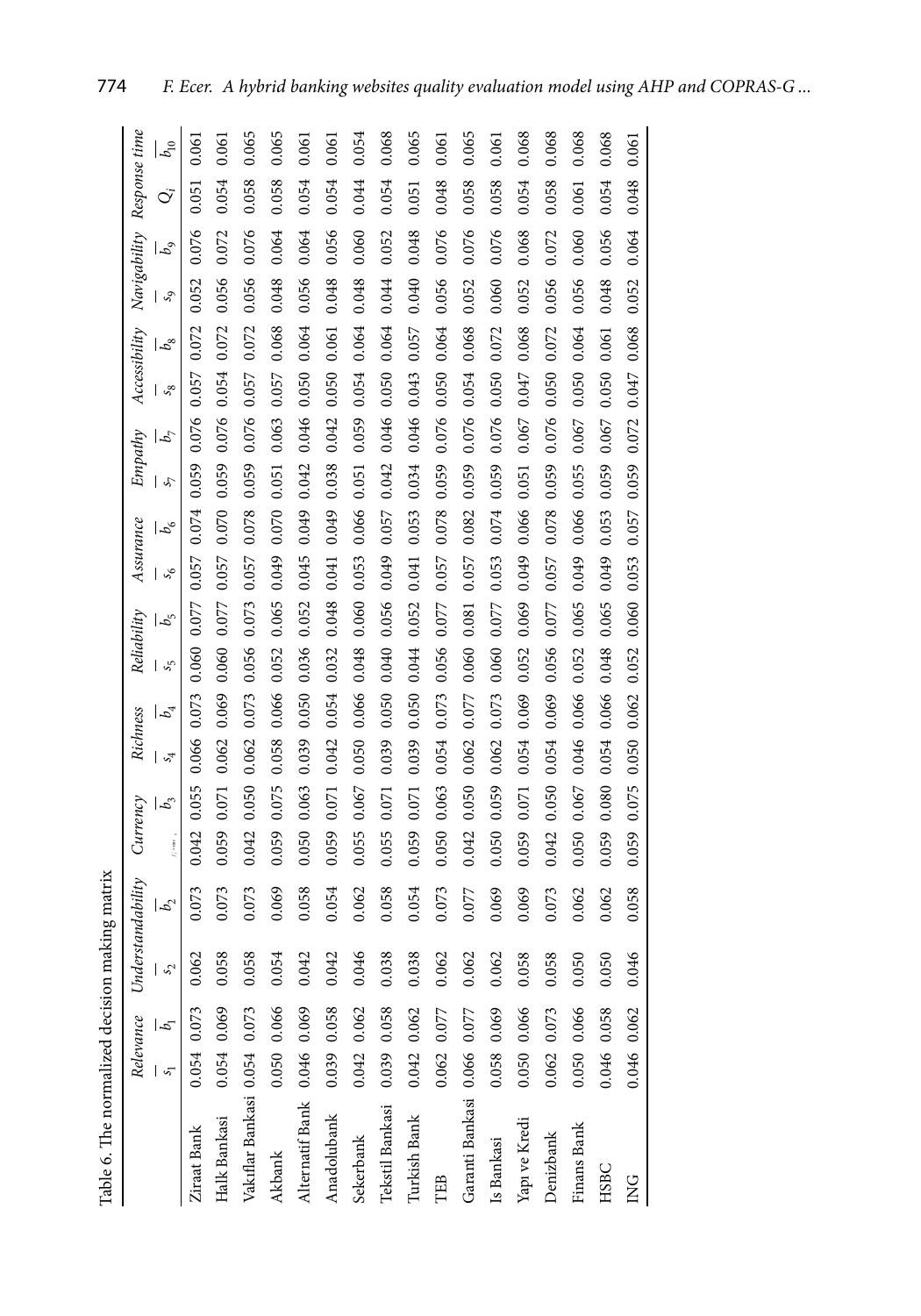|                              |       | Relevance   | Understandability |                     | Currency    |                  | Richness                    |                  | Reliability   |                | Assurance         |                   | Empathy          |                                  | Accessibility    |                      | Navigability Response time |       |                   |                                      |
|------------------------------|-------|-------------|-------------------|---------------------|-------------|------------------|-----------------------------|------------------|---------------|----------------|-------------------|-------------------|------------------|----------------------------------|------------------|----------------------|----------------------------|-------|-------------------|--------------------------------------|
|                              |       |             | $s_2$             | $\hat{\mathcal{L}}$ | S3<br>$\,<$ | $b_3$<br>$\prec$ | $\prec$<br>$\mathfrak{c}_4$ | $\prec$<br>$b_4$ | S5<br>$\prec$ | b <sub>5</sub> | $\mathcal{S}_{6}$ | $\delta_{\alpha}$ | $s_7$<br>$\prec$ | $b_{\!\scriptscriptstyle\gamma}$ | $\prec$<br>$s_8$ | $\sim$ $\frac{8}{3}$ | S9                         | $b_9$ | $s_{10}$<br>$\,<$ | $b_{10}$<br>$\overline{\phantom{a}}$ |
| Ziraat Bankasi               |       | 0.011 0.014 | 0.008             | 0.009               | 0.003       | 0.003            | 0.010                       | 0.011            | 0.004         | 0.006          | 0.004             | 0.005             | 0.002            | 0.002                            | 0.003            | 0.004                | 0.006                      | 0.009 | 0.006             | 0.007                                |
| Halk Bankasi                 |       | 0.011 0.014 | 0.007             | 0.009               | 0.004       | 0.005            | 0.009                       | 0.010            | 0.004         | 0.006          | 0.004             | 0.004             | 0.002            | 0.002                            | 0.003            | 0.004                | 0.007                      | 0.009 | 0.006             | 0.007                                |
| Vakıflar Bankasi 0.011 0.014 |       |             | 0.007             | 0.009               | 0.003       | 0.003            | 0.009                       | 0.011            | 0.004         | 0.005          | 0.004             | 0.005             | 0.002            | 0.002                            | 0.003            | 0.004                | 0.007                      | 0.009 | 0.007             | 0.008                                |
| Akbank                       |       | 0.010 0.013 | 0.007             | 0.009               | 0.004       | 0.005            | 0.009                       | 0.010            | 0.004         | 0.005          | 0.003             | 0.004             | 0.001            | 0.002                            | 0.003            | 0.004                | 0.006                      | 0.008 | 0.007             | 0.008                                |
| Alternatif Bank              |       | 0.009 0.014 | 0.005             | 0.007               | 0.003       | 0.004            | 0.006                       | 0.008            | 0.003         | 0.004          | 0.003             | 0.003             | 0.001            | 0.001                            | 0.003            | 0.004                | 0.007                      | 0.008 | 0.006             | 0.007                                |
| Anadolubank                  |       | 0.008 0.011 | 0.005             | 0.007               | 0.004       | 0.005            | 0.006                       | 0.008            | 0.002         | 0.003          | 0.003             | 0.003             | 0.001            | 0.001                            | 0.003            | 0.004                | 0.006                      | 0.007 | 0.006             | 0.007                                |
| Sekerbank                    |       | 0.008 0.012 | 0.006             | 0.008               | 0.003       | 0.004            | 0.008                       | 0.010            | 0.003         | 0.004          | 0.003             | 0.004             | 0.001            | 0.002                            | 0.003            | 0.004                | 0.006                      | 0.007 | 0.005             | 0.006                                |
| Tekstil Bankasi              |       | 0.008 0.011 | 0.005             | 0.007               | 0.003       | 0.005            | 0.006                       | 0.008            | 0.003         | 0.004          | 0.003             | 0.004             | 0.001            | 0.001                            | 0.003            | 0.004                | 0.005                      | 0.006 | 0.006             | 0.008                                |
| Turkish Bank                 |       | 0.008 0.012 | 0.005             | 0.007               | 0.004       | 0.005            | 0.006                       | 0.008            | 0.003         | 0.004          | 0.003             | 0.003             | 0.001            | 0.001                            | 0.003            | 0.003                | 0.005                      | 0.006 | 0.006             | 0.008                                |
| TEB                          | 0.012 | 0.015       | 0.008             | 0.009               | 0.003       | 0.004            | 0.008                       | 0.011            | 0.004         | 0.006          | 0.004             | 0.005             | 0.002            | 0.002                            | 0.003            | 0.004                | 0.007                      | 0.009 | 0.006             | 0.007                                |
| Garanti Bankasi              |       | 0.013 0.015 | 0.008             | 0.010               | 0.003       | 0.003            | 0.009                       | 0.012            | 0.004         | 0.006          | 0.004             | 0.005             | 0.002            | 0.002                            | 0.003            | 0.004                | 0.006                      | 0.009 | 0.007             | 0.008                                |
| Is Bankasi                   |       | 0.011 0.014 | 0.008             | 0.009               | 0.003       | 0.004            | 0.009                       | 0.011            | 0.004         | 0.006          | 0.003             | 0.005             | 0.002            | 0.002                            | 0.003            | 0.004                | 0.007                      | 0.009 | 0.007             | 0.007                                |
| Yapı ve Kredi                |       | 0.010 0.013 | 0.007             | 0.009               | 0.004       | 0.005            | 0.008                       | 0.010            | 0.004         | 0.005          | 0.003             | 0.004             | 0.001            | 0.002                            | 0.003            | 0.004                | 0.006                      | 0.008 | 0.006             | 0.008                                |
| Denizbank                    |       | 0.012 0.014 | 0.007             | 0.009               | 0.003       | 0.003            | 0.008                       | 0.010            | 0.004         | 0.006          | 0.004             | 0.005             | 0.002            | 0.002                            | 0.003            | 0.004                | 0.007                      | 0.009 | 0.007             | 0.008                                |
| Finans Bank                  |       | 0.010 0.013 | 0.006             | 0.008               | 0.003       | 0.004            | 0.007                       | 0.010            | 0.004         | 0.005          | 0.003             | 0.004             | 0.002            | 0.002                            | 0.003            | 0.004                | 0.007                      | 0.007 | 0.007             | 0.008                                |
| HSBC                         |       | 0.009 0.011 | 0.006             | 0.008               | 0.004       | 0.005            | 0.008                       | 0.010            | 0.003         | 0.005          | 0.003             | 0.003             | 0.002            | 0.002                            | 0.003            | 0.004                | 0.006                      | 0.007 | 0.006             | 0.008                                |
| ΣĞ                           |       | 0.009 0.012 | 0.006             | 0.007               | 0.004       | 0.005            | 0.008                       | 0.009            | 0.004         | 0.004          | 0.003             | 0.004             | 0.002            | 0.002                            | 0.003            | 0.004                | 0.006                      | 0.008 | 0.006             | 0.007                                |

Table 7. The weighted normalized decision making matrix Table 7. The weighted normalized decision making matrix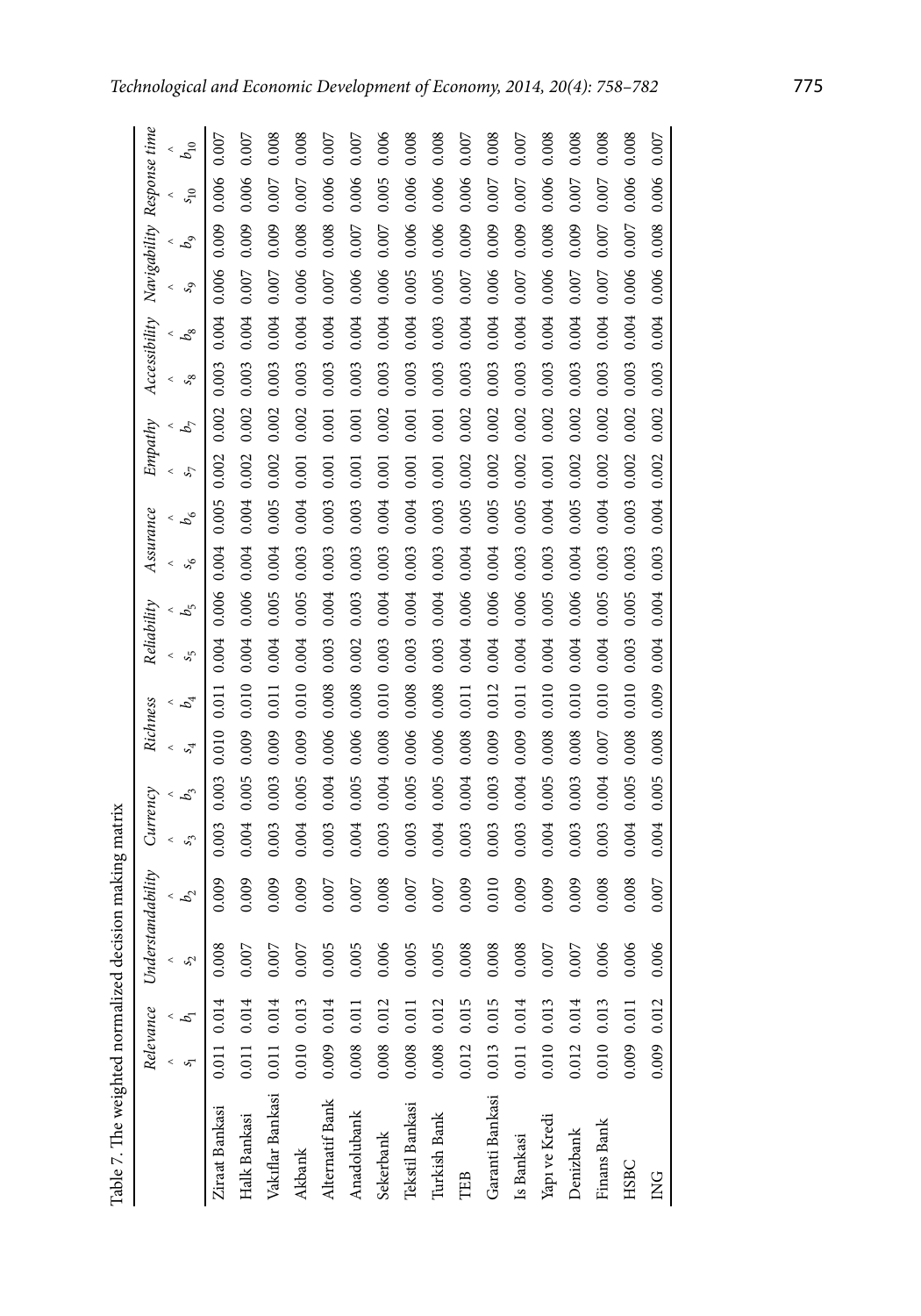It was followed the procedure described earlier and determined ranking of each alternative by calculating  $P_j$  using Eq. (11),  $R_j$  using Eq. (12), and  $Q_j$  using Eq. (14). Following this step, it was determined the utility degree of each alternative  $(N_j)$  using Eq. (16). Table 8 presents the  $P_j$ ,  $R_j$ ,  $Q_j$ , and  $N_j$  for the seventeen banks under consideration.

|                  | Optimization<br>direction is | Optimization<br>direction is | Banks'<br>relative | Banks'<br>utility | Rank           |
|------------------|------------------------------|------------------------------|--------------------|-------------------|----------------|
|                  | maximization                 | minimization                 | importances        | degree            |                |
|                  | $P_i$                        | $R_i$                        | $Q_i$              | $N_i$ (%)         |                |
| Ziraat Bankasi   | 0.0571                       | 0.0067                       | 0.0644             | 98.16             | 3              |
| Halk Bankasi     | 0.0568                       | 0.0069                       | 0.0639             | 97.27             | 5              |
| Vakıflar Bankasi | 0.0565                       | 0.0073                       | 0.0632             | 96.33             | 6              |
| Akbank           | 0.0528                       | 0.0073                       | 0.0595             | 90.68             | 9              |
| Alternatif Bank  | 0.0461                       | 0.0069                       | 0.0532             | 80.98             | 14             |
| Anadolubank      | 0.0435                       | 0.0069                       | 0.0505             | 77.00             | 15             |
| Sekerbank        | 0.0489                       | 0.0059                       | 0.0572             | 87.19             | 11             |
| Tekstil Bankasi  | 0.0436                       | 0.0073                       | 0.0503             | 76.59             | 16             |
| Turkish Bank     | 0.0428                       | 0.0069                       | 0.0499             | 76.02             | 17             |
| TEB              | 0.0577                       | 0.0065                       | 0.0653             | 99.41             | 2              |
| Garanti Bankasi  | 0.0590                       | 0.0073                       | 0.0657             | 100.00            | 1              |
| Is Bankasi       | 0.0571                       | 0.0071                       | 0.0640             | 97.52             | $\overline{4}$ |
| Yapı ve Kredi    | 0.0532                       | 0.0073                       | 0.0599             | 91.20             | 8              |
| Denizbank        | 0.0561                       | 0.0075                       | 0.0626             | 95.41             | 7              |
| Finans Bank      | 0.0506                       | 0.0077                       | 0.0569             | 86.73             | 12             |
| <b>HSBC</b>      | 0.0494                       | 0.0073                       | 0.0561             | 85.47             | 13             |
| <b>ING</b>       | 0.0497                       | 0.0065                       | 0.0573             | 87.22             | 10             |

Table 8. The evaluation of the utility degree

As shown in Table 8, Garanti Bankasi with a utility degree of 100% had the best website regardless of quality in Turkey. TEB with a utility degree of 99.41% had the second most quality bank website. Ziraat Bankasi with a utility degree of 98.16% was the third ranking bank website. Finally, Is Bankasi and Halk Bankasi with utility degrees of 97.52% and 97.27%, respectively, were selected as the fourth and fifth choices for websites. However, Anadolubank, Tekstil Bankasi, and Turkish Bank with utility degrees of 77%, 76.59% and 76.02%, respectively, had the worst websites.

#### **Conclusions**

There are justifiable reasons to evaluate a bank's website quality. For example, a bank's success is more related to the quality of its website. For every bank site, its competitor is only a link away. Hence, a high quality bank website is one that meets its owner's and users' needs.

However, selecting the best quality bank website is a difficult task since this problem is complex with multiple criteria. Hence, this study proposed a hybrid model for evaluating and selecting the best quality bank website. The hybrid model integrates the AHP method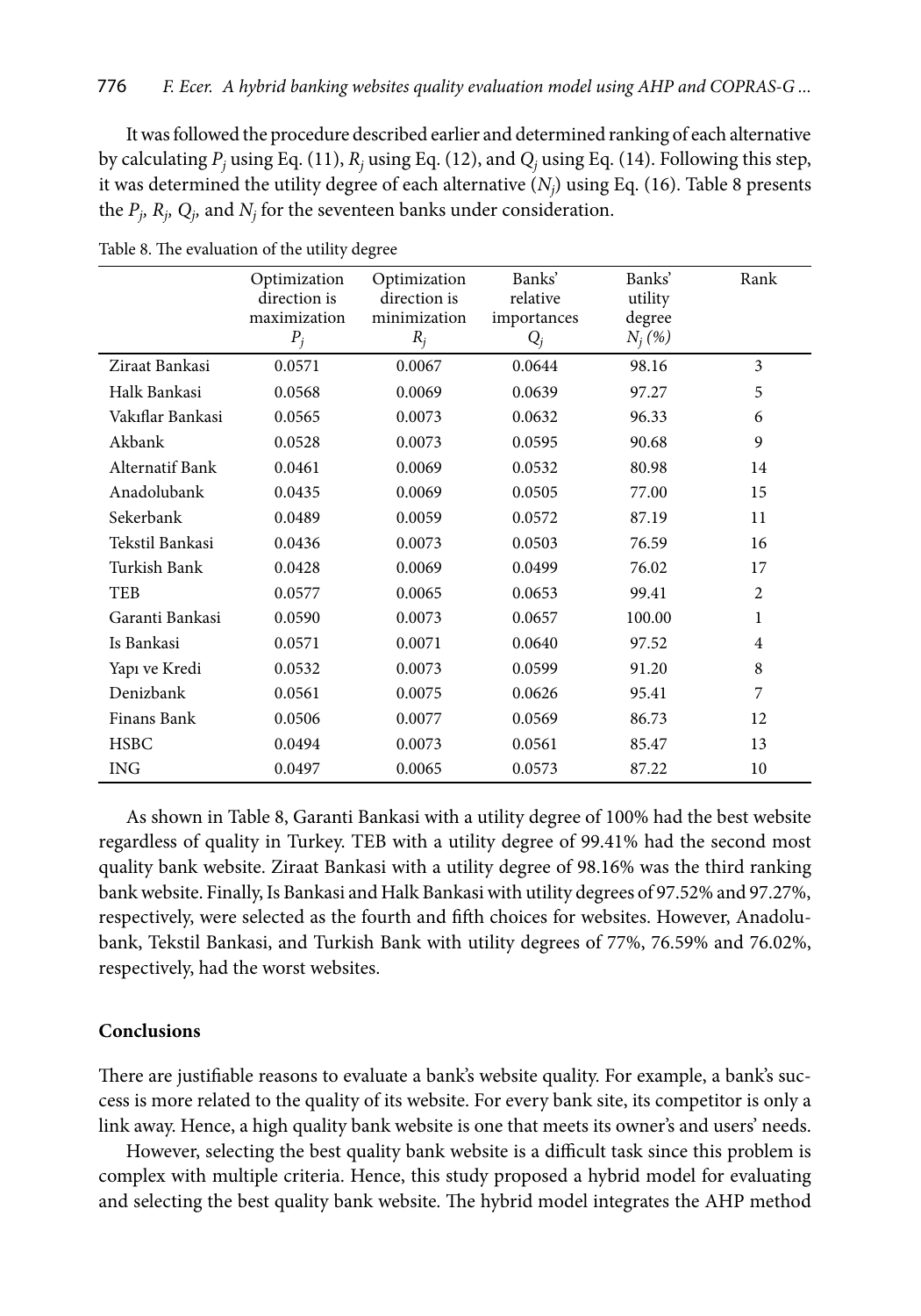and the COPRAS-G method. First, the AHP method was used to determine the weights of the website evaluation criteria in this study. Next, the COPRAS-G method was used to rank and select the most quality bank website. Moreover, a real-world case study was presented and demonstrated the applicability of the hybrid model.

The present study investigated factors affecting bank website quality and showed remarkable results. According to the findings, respondents considered information quality as the most important factor. Relevance and richness were highly ranked, indicating that banks should expend more effort to make the website more relevant and rich. Second important factor with regard to the respondents is system quality. Navigability and response time were highly ranked, indicating that banks should expend more effort to make the website more navigable and fast. Interestingly, the relative unimportance of service quality could be a surprising finding. A possible reason is that respondents have experienced poor bank web service. However, this does not mean service quality is less important. Instead, banks might use high service quality as a strategic tool for differentiation from other competitors. Additionally, according to the results of this study, Garanti Bankasi, TEB, and Ziraat Bankasi were the three best bank websites and that Anadolubank, Tekstil Bankasi, and Turkish Bank were the three worst bank websites in Turkey. Therefore, this paper's results had practical implications for the bank managers and owners. By discovering a website's strengths and weaknesses and comparing these to competitors, they can make resource allocation decisions about how to achieve high quality websites.

Finally, the proposed hybrid model has the following advantages: structured and systematic with step-by-step and well-defined procedures; transparent with a comprehensive computation process; logical and rational with a sound mathematical foundation; informative with a scalar value that identifies both the best and the worst bank website simultaneously; and flexibility with the ability to be applied to other MCDM problems.

In sum, the main contribution of this study is to offer bank managers and owners not only investigating factors affecting bank website quality, but also a practical decision tool for assessing website quality. Furthermore, despite this study relates to the banking sector, the hybrid model can also be applied to other sectors to handle any assessment problem. Concerning future research, it would be beneficial to extend this study to a fuzzy environment.

#### **References**

- Agarwal, R.; Venkatesh, V. 2002. Assessing a firm's web presence: a heuristic evaluation procedure for the measurement of usability, *Information Systems Research* 13(2): 168–186. <http://dx.doi.org/10.1287/isre.13.2.168.84>
- Aghdaie, M. H.; Hashemkhani Zolfani, S.; Zavadskas, E. K. 2013. Market segment evaluation and selection based on application of fuzzy AHP and COPRAS-G methods, *Journal of Business Economics and Management* 14(1): 213–233. [http://dx.doi.org/10.3846/16111699.2012.721392](http://dx.doi.org/ 10.3846/16111699.2012.721392)
- Ahn, T.; Ryu, S.; Han, I. 2007. The impact of Web quality and playfulness on user acceptance of online retailing, *Information & Management* 44(3): 263–275. [http://dx.doi.org/10.1016/j.im.2006.12.008](http://dx.doi.org/ 10.1016/j.im.2006.12.008)
- Aladwani, A. M.; Palvia, P. C. 2002. Developing and validating an instrument for measuring user-perceived Web quality, *Information & Management* 39(6): 467–476. http://dx.doi.org[/10.1016/S0378-7206\(01\)00113-6](http://dx.doi.org/10.1016/S0378-7206(01)00113-6)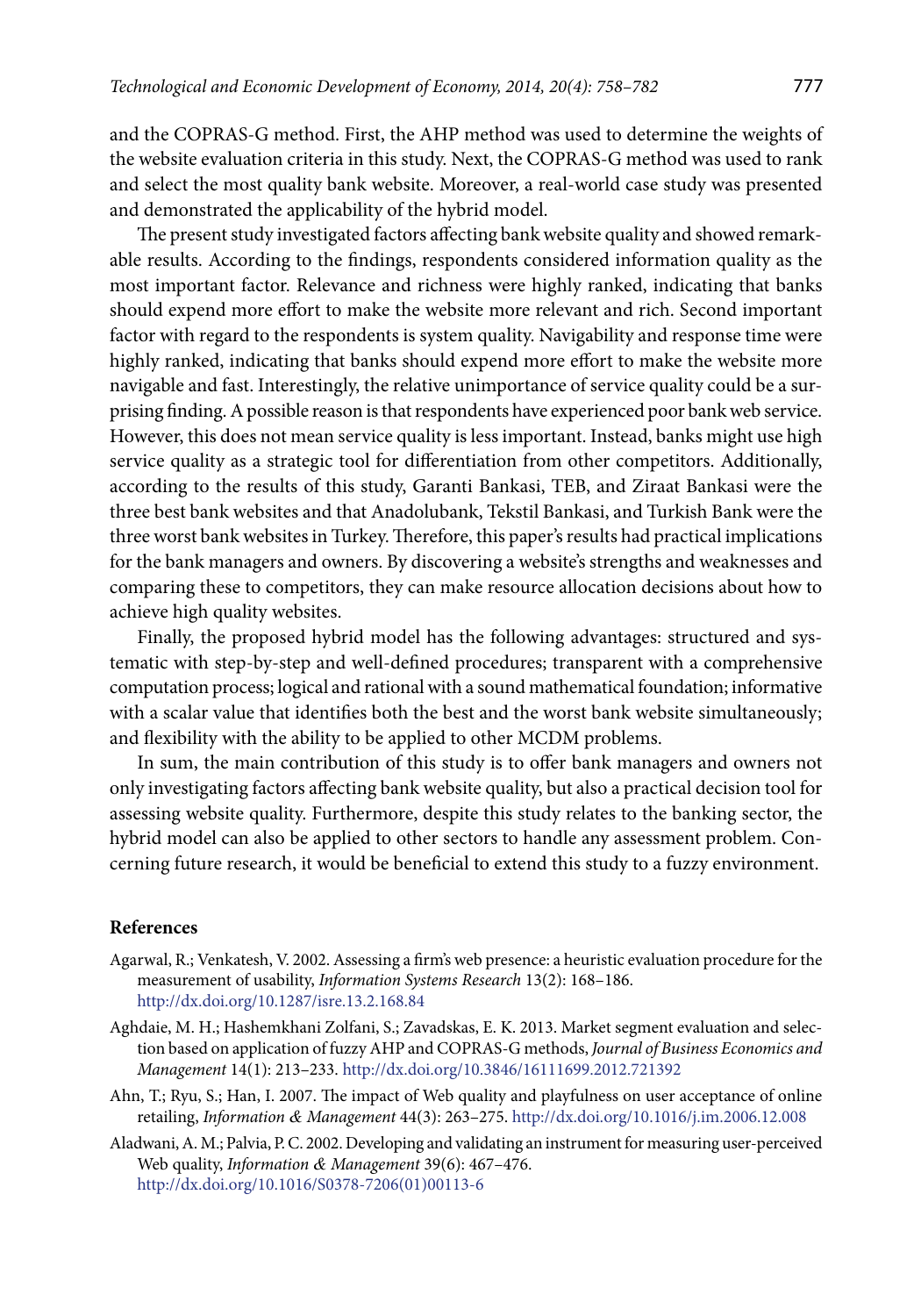- Bai, B.; Law, R.; Wen, I. 2008. The impact of website quality on customer satisfaction and purchase intentions: evidence from Chinese online visitors, *International Journal of Hospitality Management* 27(3): 391–402. [http://dx.doi.org/10.1016/j.ijhm.2007.10.008](http://dx.doi.org/ 10.1016/j.ijhm.2007.10.008)
- Baloglu, S.; Pekcan, Y. A. 2006. The website design and internet site marketing practices of upscale and luxury hotels in Turkey, *Tourism Management* 27(1): 171–176. [http://dx.doi.org/10.1016/j.tourman.2004.07.003]( http://dx.doi.org/ 10.1016/j.tourman.2004.07.003)
- Banaitiene, N.; Banaitis, A.; Kaklauskas, A.; Zavadskas, E. K. 2008. Evaluating the life cycle of a building: a multivariant and multiple criteria approach, *Omega: The International Journal of Management Science* 36: 429–441.
- Barker, T. J.; Zabinsky, Z. B. 2011. A multicriteria decision making model for reverse logistics using analytical hierarchy process, *Omega: The International Journal of Management Science* 39(5): 558–573. <http://dx.doi.org/ 10.1016/j.omega.2010.12.002>
- Barnes, S. J.; Vidgen, R. 2006. Data triangulation and web quality metrics: a case study in e-government, *Information & Management* 43(6): 767–777. [http://dx.doi.org/10.1016/j.im.2006.06.001](http://dx.doi.org/ 10.1016/j.im.2006.06.001)
- Barnes, S. J.; Vidgen, R. 2001. An evaluation of cyber-bookshops: the webQual method, *International Journal of Electronic Commerce* 6: 11–30.
- Bauer, H. H.; Hammerschmidt, M.; Falk, T. 2005. Measuring the quality of e-banking portals, *International Journal of Bank Marketing* 23(2): 153–175. [http://dx.doi.org/10.1108/02652320510584395](http://dx.doi.org/ 10.1108/02652320510584395)
- Bilsel, R. U.; Büyüközkan, G.; Ruan, D. 2006. A fuzzy preference-ranking model for a quality evaluation of hospital web sites, *International Journal of Intelligent Systems* 21(11): 1181–1197. [http://dx.doi.org/10.1002/int.20177](http://dx.doi.org/ 10.1002/int.20177)
- Bindu Madhuri, C.; Anand Chandulal, J.; Padmaja, M. 2010. Selection of best web site by applying COPRAS-G method, *International Journal of Computer Science and Information Technologies* 1(2): 138–146.
- Bitarafan, M.; Hashemkhani Zolfani, S.; Arefi, S. L.; Zavadskas, E. K. 2012. Evaluating the construction methods of cold-formed steel structures in reconstructing the areas damaged in natural crises, using the methods AHP and COPRAS-G, *Archives of Civil and Mechanical Engineering* 12(3): 360–367. <http://dx.doi.org/10.1016/j.acme.2012.06.015>
- Büyüközkan, G.; Ruan, D. 2007. Evaluating government websites based on a fuzzy multiple criteria decision-making approach, *International Journal of Uncertainty, Fuzziness and Knowledge-Based Systems* 15(3): 321–343.<http://dx.doi.org/10.1142/S0218488507004704>
- Büyüközkan, G.; Ruan, D.; Feyzioglu, O. 2007. Evaluating e-learning web site quality in fuzzy environment, *International Journal of Intelligent Systems* 22(5): 567–586. [http://dx.doi.org/10.1002/int.20214](http://dx.doi.org/ 10.1002/int.20214)
- Cai, L.; Card, J. A.; Cole, S. T. 2004. Content delivery performance of world wide web sites of US tour operators focusing on destinations in China, *Tourism Management* 25(2): 219–227. http://dx.doi.org/[10.1016/S0261-5177\(03\)00095-5](http://dx.doi.org/10.1016/S0261-5177(03)00095-5)
- Cao, M.; Zhang, Q.; Seydel, J. 2005. B2C e-commerce web site quality: an empirical examination, *Industrial Management & Data Systems* 105(5): 645–661.<http://dx.doi.org/10.1108/02635570510600000>
- Carr, R. 2003. Marketing your web site to increase business, *The National Public Accountant*, September, 11–12.
- Chatterjee, P.; Athawale, V. M.; Chakraborty, S. 2011. Materials selection using complex proportional assessment and evaluation of mixed data methods, *Materials and Design* 32(2): 851–860. <http://dx.doi.org/10.1016/j.matdes.2010.07.010>
- Chatterjee, P.; Chakraborty, S. 2012. Material selection using preferential ranking methods, *Materials and Design* 35: 384–393.<http://dx.doi.org/10.1016/j.matdes.2011.09.027>
- Cheng, R. W.; Chin, T. L.; Pei, H. T. 2010. Evaluating business performance of wealth management banks, *European Journal of Operational Research* 207(2): 971–979*.* [http://dx.doi.org/10.1016/j.ejor.2010.04.034](http://dx.doi.org/ 10.1016/j.ejor.2010.04.034)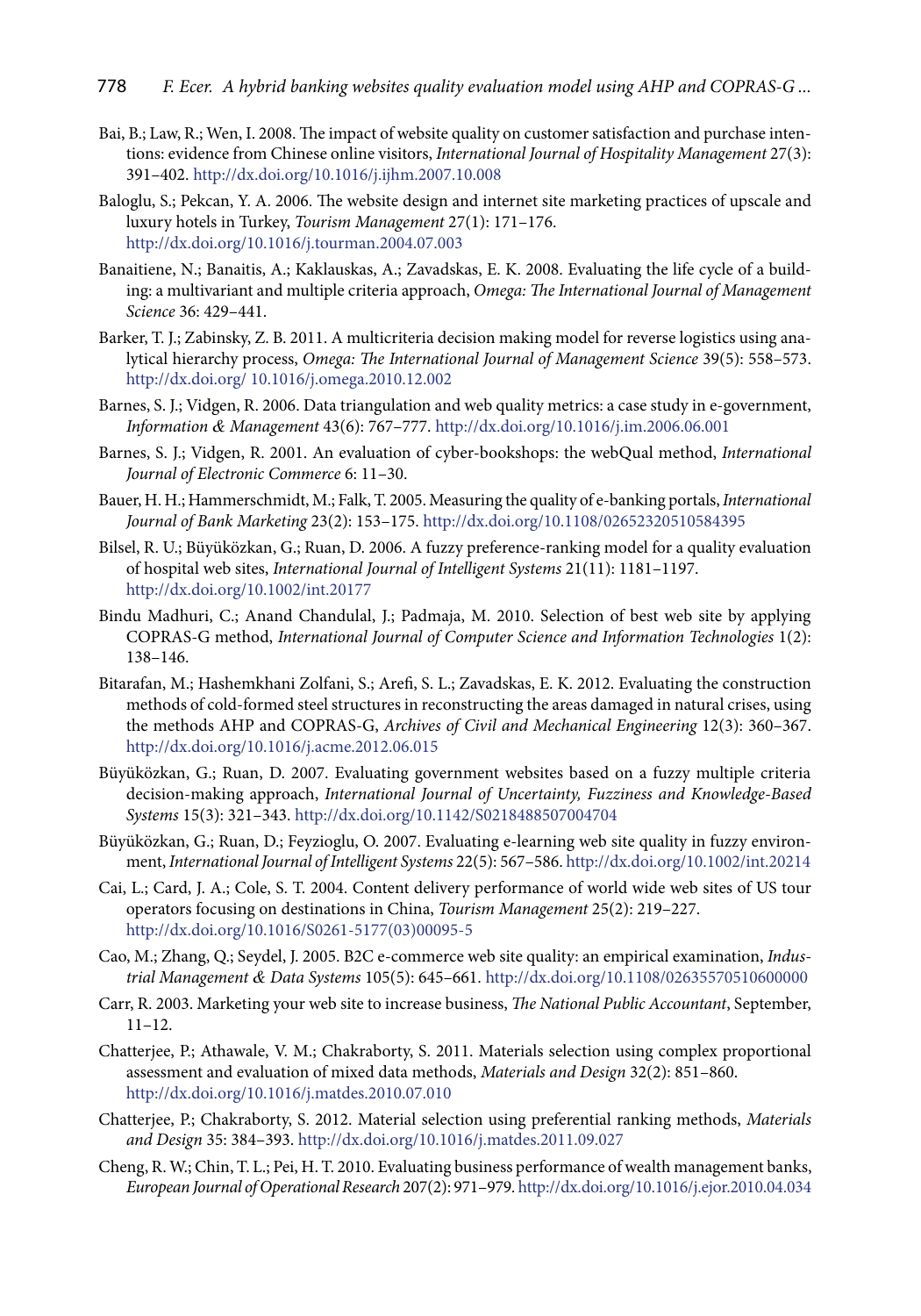- Chiou, W. C.; Lin, C. C.; Perng, C. 2010. A strategic framework for website evaluation based on a review of the literature from 1995–2006, *Information & Management* 47(5–6): 282–290. [http://dx.doi.org/10.1016/j.im.2010.06.002](http://dx.doi.org/ 10.1016/j.im.2010.06.002)
- Chou, W. C.; Cheng, Y. P. 2012. A hybrid fuzzy MCDM approach for evaluating website quality of professional accounting firms, *Expert Systems with Applications* 39(3): 2783–2793. <http://dx.doi.org/10.1016/j.eswa.2011.08.138>
- Datta, S.; Beriha, G. S.; Patnaik, B.; Mahapatra, S. S. 2009. Use of compromise ranking method for supervisor selection: a multi criteria decision making (MCDM) approach, *International Journal of Vocational and Technical Education* 1(1): 713.
- DeLone, W. H.; McLean, E. R. 2003. The DeLone and McLean model of information systems success: a ten-year update, *Journal of Management Information Systems* (19): 9–30.
- DeLone, W. H.; McLean, E. R. 2004. Measuring e-commerce success: applying the DeLone & McLean information systems success model, *International Journal of Electronic Commerce* 9(1): 31–47.
- Deng, J. 1982. Control problems of grey systems, *Systems and Control Letters* 5: 288–294.
- Deng, J. L. 1988. Properties of relational space for grey system, in Deng, J. L. (Ed.). *In Essential Topics on Grey System-Theory and Applications.* Beijing: China Ocean. 113 p.
- Ecer, F.; Küçük, O. 2008. Tedarikçi seçiminde analitik hiyerarşi yöntemi ve bir uygulama, *Atatürk Üniversitesi Sosyal Bilimler Enstitüsü Dergisi* 11(1): 355–369.
- Figueira, J.; Greco, S.; Ehrgott, M. (Eds.). 2005. *Multiple criteria decision analysis: state of the art surveys*. Boston: Springer. 1048 p.
- Gao, L.; Hailu, A. 2013. Identifying preferred management options: an integrated agent-based recreational fishing simulation model with an AHP-TOPSIS evaluation method, *Ecological Modelling* 249: 7583. <http://dx.doi.org/10.1016/j.ecolmodel.2012.07.002>
- Ginevičius, R.; Podvezko, V. 2008. Multicriteria evaluation of Lithuanian banks from the perspective of their reliability for clients, *Journal of Business Economics and Management* 9(4): 257–267. <http://dx.doi.org/ 10.3846/bm.2010.133>
- Gregg, D. G.; Walczak, S. 2010. The relationship between website quality, trust and price premiums at online auctions, *Electronic Commerce Research* 10(1): 125. <http://dx.doi.org/ 10.1007/s10660-010-9044-2>
- Hasan, L.; Abuelrub, E. 2011. Assessing the quality of web sites, *Applied Computing and Informatics* 9(1): 11–29. <http://dx.doi.org/10.1016/j.aci.2009.03.001>
- Hashemkhani Zolfani, S.; Rezaeiniya, N.; Aghdaie, M. H.; Zavadskas, E. K. 2012a. Quality control manager selection based on AHP-COPRAS-G methods: a case in Iran, *Ekonomska Istrazivanja – Economic Research* 25(1): 88–104.
- Hashemkhani Zolfani, S.; Chen, I. S.; Rezaeiniya, N.; Tamosaitiene, J. 2012b. A hybrid MCDM model encompassing AHP and COPRAS-G methods for selecting company supplier in Iran, *Technological and Economic Development of Economy* 18(3): 529–543. <http://dx.doi.org/10.3846/20294913.2012.709472>
- Huang, S. J.; Chiu, N. H.; Chen, L. W. 2008. Integration of the grey relational analysis with genetic algorithm for software effort estimation, *European Journal of Operational Research* 188(3): 898–909. <http://dx.doi.org/ 10.1016/j.ejor.2007.07.002>
- Hur, Y.; Ko, Y. J.; Valacich, J. 2011. A structural model of the relationships between sport website quality, e-satisfaction, and e-loyalty, *Journal of Sport Management* 3: 458–473.
- Hwang, C. L.; Yoon, K. 1981. Multiple attribute decision making: a state of the art survey, *Lecture Notes in Economics and Mathematical Systems*. Berlin: Springer-Verlag. 269 p. <http://dx.doi.org/10.1007/978-3-642-48318-9>
- Islam, A.; Tsuji, K. 2011. Evaluation of usage of university websites in Bangladesh, *Journal of Library & Information Technology* 31(6): 469–479.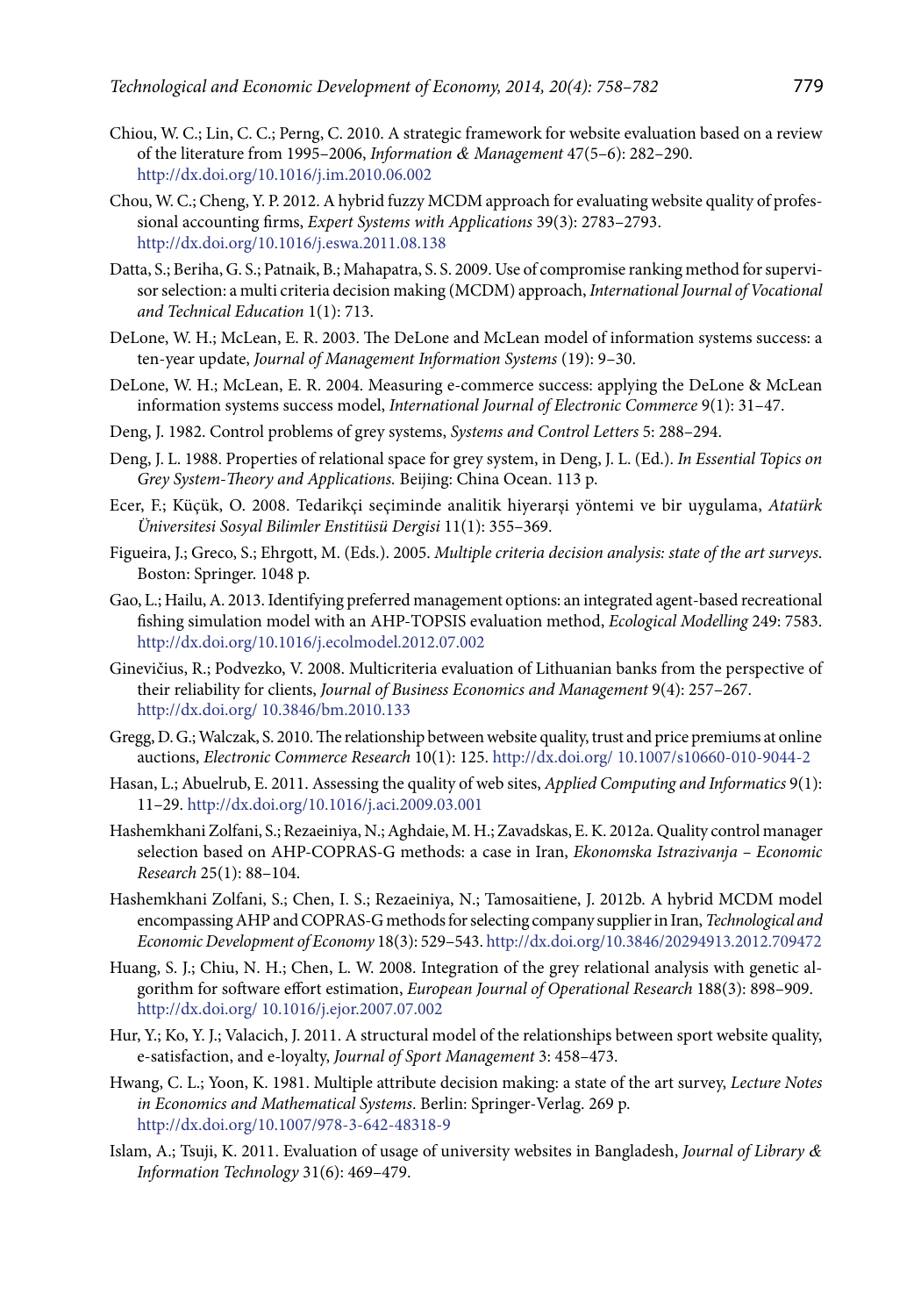- Iwaarden, J. V.; Wiele, T. V. D.; Ball, L.; Millen, R. 2004. Perceptions about the quality of web sites: a survey amongst students at Northeastern University and Erasmus University, *Information & Management*  41(8): 947–959. [http://dx.doi.org/10.1016/j.im.2003.10.002](http://dx.doi.org/ 10.1016/j.im.2003.10.002)
- Jayawardhena, C. 2004. Measurement of service quality in internet banking: the development of an instrument, *Journal of Marketing Management* 20: 185–207.<http://dx.doi.org/ 10.1362/026725704773041177>
- Jun, M.; Cai, S. 2001. The key determinants of internet banking service quality: a content analysis, *International Journal of Bank Marketing* 19(7): 276–291. [http://dx.doi.org/10.1108/02652320110409825](http://dx.doi.org/ 10.1108/02652320110409825)
- Kaklauskas, A.; Zavadskas, E. K.; Raslanas, S.; Ginevicius, R.; Komka, A.; Malinauskas, P. 2006. Selection of low-e windows in multiple criteria methods COPRAS: a Lithuanian case, *Energy and Buildings* 38(5): 454–462. [http://dx.doi.org/10.1016/j.enbuild.2005.08.005](http://dx.doi.org/ 10.1016/j.enbuild.2005.08.005)
- Kasli, M.; Avcikurt, C. 2008. An investigation to evaluate the websites of tourism departments of universities in Turkey, *Journal of Hospitality, Leisure, Sport and Tourism Education* 7(2): 77–92. http://dx.doi.org/ [10.3794/johlste.72.194](http://dx.doi.org/10.3794/johlste.72.194)
- Kaya, T.; Kahraman, C. 2011, A fuzzy approach to e-banking website quality assessment based on integrated AHP-ELECTRE method, *Technological and Economic Development of Economy* 17(2): 313–334. <http://dx.doi.org/10.3846/20294913.2011.583727>
- Kim, S.; Stoel, L. 2004. Dimensional hierarchy of retail website quality, *Information & Management*  41(5): 619–633. [http://dx.doi.org/10.1016/j.im.2003.07.002](http://dx.doi.org/ 10.1016/j.im.2003.07.002)
- Koufaris, M. 2002. Applying the technology acceptance model and flow theory to online customer behavior, *Information Systems Research* 13(2): 205–223. <http://dx.doi.org/ 10.1287/isre.13.2.205.83>
- Law, R. 2007. A fuzzy multiple criteria decision-making model for evaluating travel websites, *Asia Pacific Journal of Tourism Research* 12(2): 147–159.<http://dx.doi.org/10.1080/10941660701243372>
- Lee, K. C.; Chung, N. 2009. Understanding factors affecting trust in and satisfaction with mobile banking in Korea: a modified DeLone and McLean's model perspective, *Interacting with Computers*  21(5–6): 385–392. [http://dx.doi.org/10.1016/j.intcom.2009.06.004](http://dx.doi.org/ 10.1016/j.intcom.2009.06.004)
- Lee, K. W.; Tsai, M. T.; Maria, C. L. L. 2011. From marketplace to marketspace: investigating the consumer switch to online banking, *Electronic Commerce Research and Applications* 10(1): 115–125. <http://dx.doi.org/10.1016/j.elerap.2010.08.005>
- Lee, Y.; Kozar, K. 2006. Investigating the effect of website quality on e-business success: an analytic hierarchy process (AHP) approach, *Decision Support Systems* 42(3): 1383–1401. [http://dx.doi.org/10.1016/j.dss.2005.11.005](http://dx.doi.org/ 10.1016/j.dss.2005.11.005)
- Liang, C. J.; Chen, H. J. 2009. A study of the impacts of website quality on customer relationship performance, *Total Quality Management* 20(9): 971–988. <http://dx.doi.org/10.1080/14783360903181784>
- Liu, C.; Arnett, K. P. 2000. Exploring the factors associated with web site success in the context of electronic commerce, *Information Management* 38(1): 23–33. [http://dx.doi.org/10.1016/S0378-7206\(00\)00049-5](http://dx.doi.org/ 10.1016/S0378-7206(00)00049-5)
- Loiacono, E. T.; Chen, D. Q.; Goodhue, D. L. 2002. WebQualk revisited: predicting the intent to reuse a website, in *Proc. of 8th Americas Conference on Information Systems,* August 2002, Dallas, TX, USA, 301–309.
- Loiacono, E. T.; Richard, T. W.; Dale, L. G. 2007. WebQual: an instrument for consumer evaluation of web sites, *International Journal of Electronic Commerce* 11(3): 51–87. [http://dx.doi.org/10.2753/JEC1086-4415110302](http://dx.doi.org/ 10.2753/JEC1086-4415110302)
- Madu, C. N.; Madu, A. A. 2002. Dimensions of e-quality, *International Journal of Quality and Reliability Management* 19(3): 246–258. http://dx.doi.org/[10.1108/02656710210415668](http://dx.doi.org/10.1108/02656710210415668)
- Miranda-González, F. J.; Bañegil-Palacios, T. M. 2004. Quantitative evaluation of commercial web sites: an empirical study of Spanish firms, *International Journal of Information Management* 24(4): 313–328. <http://dx.doi.org/10.1016/j.ijinfomgt.2004.04.009>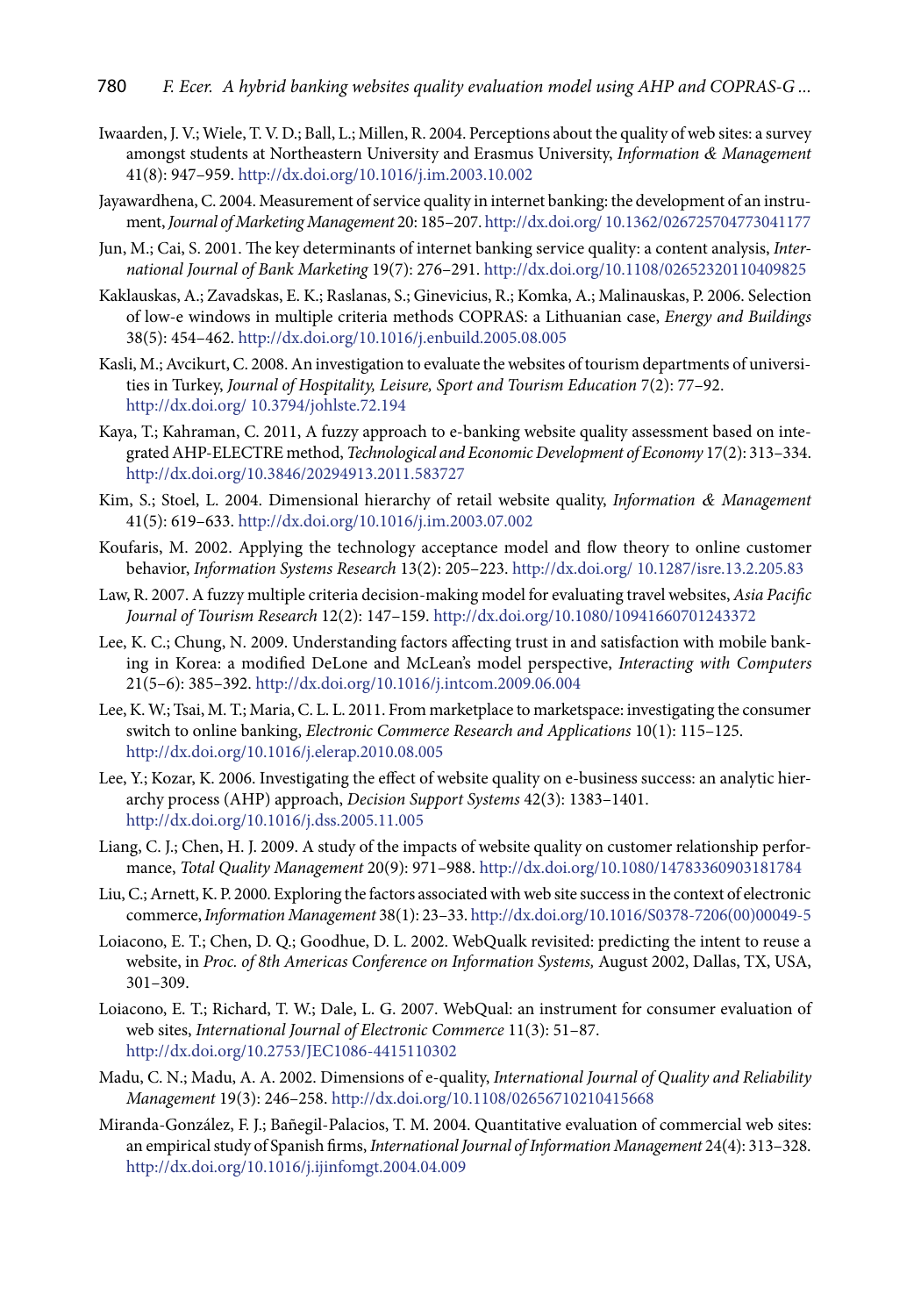- Mittal, H.; Sharma, M.; Mittal, J. P. 2012. Analysis and modelling of websites quality using fuzzy technique, *Second International Conference on Advanced Computing & Communication Technologies*, 7–8 January 2012, Rohtak, Haryana, 1015. [http://dx.doi.org/10.1109/ACCT.2012.25](http://dx.doi.org/ 10.1109/ACCT.2012.25)
- Mohanty, R. P.; Seth, D.; Mukadam, S. 2007. Quality dimensions of e-commerce and their implications, *Total Quality Management* 18(3): 219–247. <http://dx.doi.org/10.1080/14783360601149992>
- Moustakis, V.; Tsironis, L.; Litos, C. 2006. A model of website quality assessment, *The Quality Management Journal* 13(2): 22–37.
- Negash, S.; Ryan, T.; Igbaria, M. 2003. Quality and effectiveness in web-based customer support system, *Information & Management* 40(8): 757–768. [http://dx.doi.org/10.1016/S0378-7206\(02\)00101-5](http://dx.doi.org/ 10.1016/S0378-7206(02)00101-5)
- Palmer, J. W. 2002. Website usability, design and performance metrics, *Information Systems Research*  13(2): 151–167. <http://dx.doi.org/ 10.1287/isre.13.2.151.88>
- Podvezko, V. 2011. The Comparative Analysis of MCDA Methods SAW and COPRAS, *Inzinerine Ekonomika – Engineering Economics* 22(2): 134–146.<http://dx.doi.org/10.5755/j01.ee.22.2.310>
- Ranganathan, C.; Ganapathy, S. 2002. Key dimensions of business-to-consumer Web sites, *Information Management* 39(6): 457–465. [http://dx.doi.org/10.1016/S0378-7206\(01\)00112-4](http://dx.doi.org/ 10.1016/S0378-7206(01)00112-4)
- Rolland, S.; Freeman, I. 2010. A new measure of e-service quality in France, *International Journal of Retail & Distribution Management* 38(7): 497–517.<http://dx.doi.org/10.1108/09590551011052106>
- Roxas, M. L.; Peek, L.; Peek, G.; Hagemann, T. 2000. A preliminary evaluation of professional accounting services: direct marketing on the Internet, *Journal of Service Marketing* 14(7): 595–606. http://dx.doi.org[/10.1108/08876040010352763](http://dx.doi.org/10.1108/08876040010352763)
- Saaty, T. L. 1980. *The analytic hierarchy process*. New York: McGraw Hill. 287 p.
- Sahu, N. K.; Datta, S.; Mahapatra, S. S. 2012. Establishing green supplier appraisement platform using grey concepts, *Grey Systems: Theory and Application* 2(3): 395–418.
- Shee, D. Y.; Wang, Y. S. 2008. Multi-criteria evaluation of the web-based e-learning system: a methodology based on learner satisfaction and its applications, *Computers & Education* 50(3): 894–905. [http://dx.doi.org/10.1016/j.compedu.2006.09.005](http://dx.doi.org/ 10.1016/j.compedu.2006.09.005)
- Smith, G. 2001. Applying evaluation criteria to New Zealand government websites, *International Journal of Information Management* 21(2): 137–149. [http://dx.doi.org/10.1016/S0268-4012\(01\)00006-8](http://dx.doi.org/ 10.1016/S0268-4012(01)00006-8)
- Sun, C. C.; Lin, G. T. R. 2009. Using fuzzy TOPSIS method for evaluating the competitive advantages of shopping websites, *Expert Systems with Applications* 36(9): 11764–11771. [http://dx.doi.org/10.1016/j.eswa.2009.04.017](http://dx.doi.org/ 10.1016/j.eswa.2009.04.017)
- Swaid, S. I.; Wigand, R. T. 2009. Measuring the quality of e-service: scale development and initial validation, *Journal of Electronic Commerce Research* 10(1): 13–28.
- Tavana, M.; Momeni, E.; Rezaeiniya, N.; Mirhedayatian, S. M.; Rezaeiniya, H. 2013. A novel hybrid social media platform selection model using fuzzy ANP and COPRAS-G, *Expert Systems with Applications* 40(14): 5694–5702. <http://dx.doi.org/10.1016/j.eswa.2013.05.015>
- Torkzadeh, G.; Dhillon, G. 2002. Measuring factors that influence the success of Internet commerce, *Information Systems Research* 13(2): 87–204. [http://dx.doi.org/10.1287/isre.13.2.187.87](http://dx.doi.org/ 10.1287/isre.13.2.187.87)
- Tsai, W. H.; Chou, W. C.; Lai, C. W. 2010. An effective evaluation model and improvement analysis for national parks websites: a case study of Taiwan, *Tourism Management* 31(6): 936–952. <http://dx.doi.org/10.1016/j.tourman.2010.01.016>
- Turskis, Z.; Zavadskas, E. K.; Peldschus, F. 2009. Multi-criteria optimization system for decision making in construction design and management, *Inzinerine Ekonomika –Engineering Economics* 1: 7–17.
- Viteikiene, M.; Zavadskas, E. K. 2007. Evaluating the sustainability of Vilnius city residential areas, *Journal of Civil Engineering and Management* 13(2): 149–155. [http://dx.doi.org/10.1080/13923730.2007.9636431](http://dx.doi.org/ 10.1080/13923730.2007.9636431)